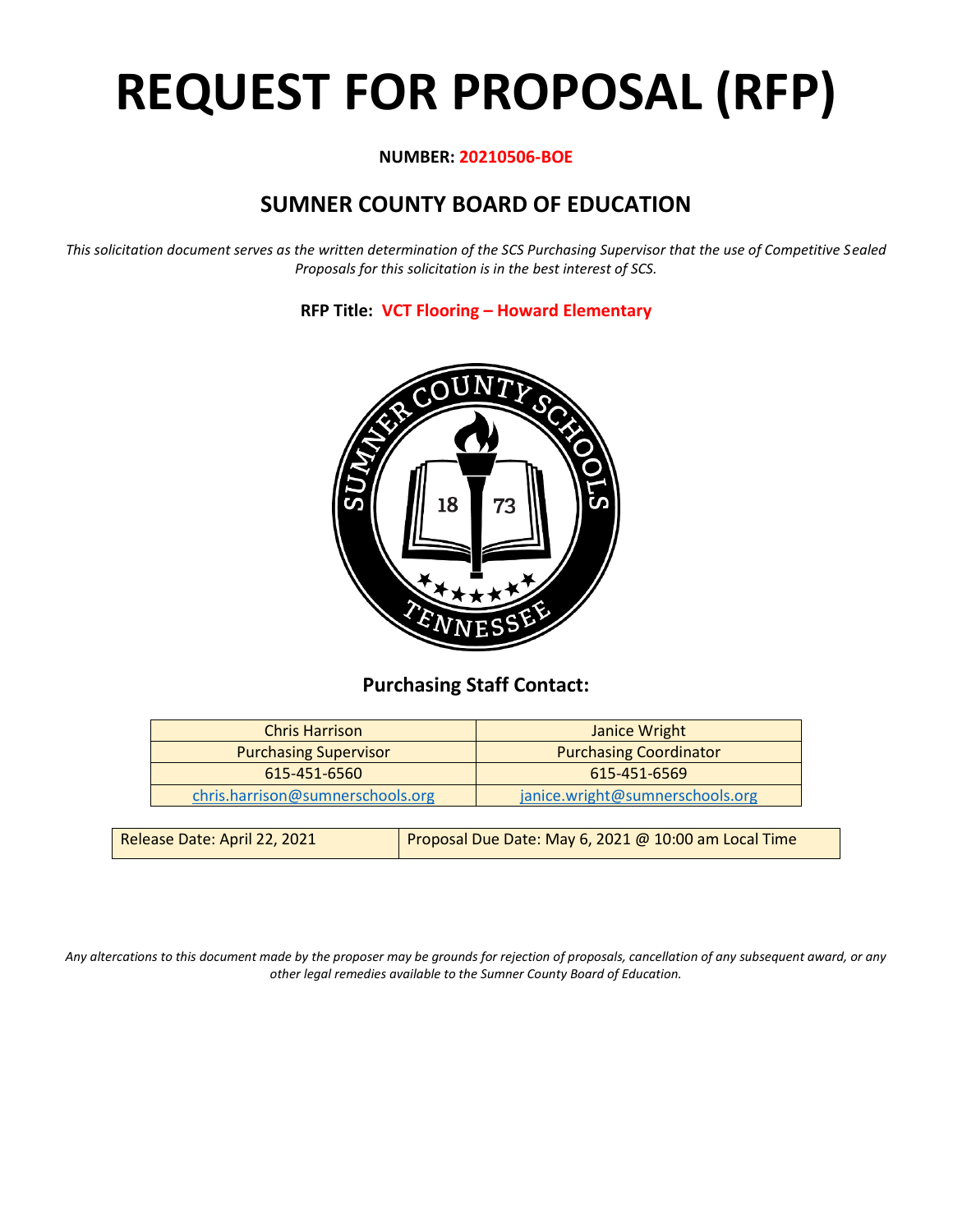## **NOTICE TO PROPOSERS**

There may be one or more amendments to this RFP. In order to receive communication for any such amendments issued specifically to this RFP, the proposer must provide a Notice of Intent to Propose to the Sumner County Board of Education (SCS) Purchasing Department. The proposer must utilize this form when submitting notice. The notice may be sent by email to: Purchasing Office, purchasing@sumnerschools.org. SCS will send amendments only to those proposers which complete and return this information in a timely manner.

| <b>RFP Number:</b>      | 20210506-BOE VCT Flooring - Howard Elementary               |
|-------------------------|-------------------------------------------------------------|
| Company Name:           |                                                             |
| <b>Mailing Address:</b> |                                                             |
|                         |                                                             |
|                         |                                                             |
| Phone Number:           |                                                             |
| <b>Contact Person:</b>  | <u> 1989 - Johann Stoff, amerikansk politiker (d. 1989)</u> |
| <b>Email Address:</b>   |                                                             |
|                         |                                                             |
| Authorized Signature    |                                                             |
| <b>Printed Name</b>     |                                                             |
| Date                    |                                                             |

Emailed amendments will be sent in a Microsoft Word (Office for Windows) or Portable Document Format (pdf) format. Any alterations to the document made by the proposer may be grounds for rejection of proposal, cancellation of any subsequent award or any other legal remedies available to the Sumner County Board of Education.

Amendments will also be posted on the SCS website **https://sumnerschools.org/index.php/current-bids-and-rfps** and attached to the solicitation listing as a PDF or WORD file. Check the particular solicitation on the Current Bids and RFPs webpage for any posted amendments.

By completing and returning this form, the Proposer has expressed its intent to provide a proposal for **20210506-BOE VCT Flooring – Howard Elementary**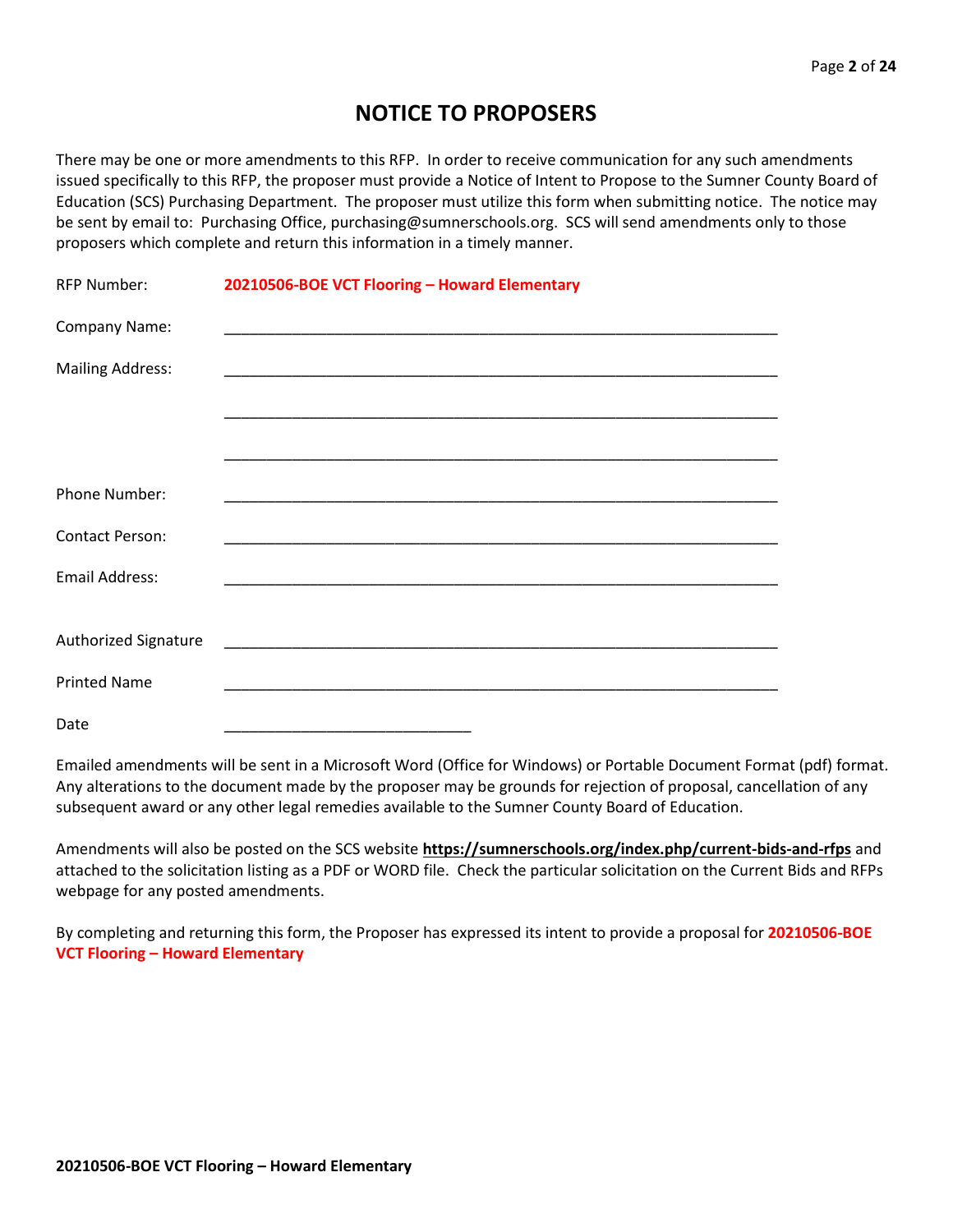## **TABLE OF CONTENTS**

- 1. Introduction/Overview
	- 1.1. Purpose
	- 1.2. Contact Information
- 2. Requirements
	- 2.1. Scope of Work/Specifications
	- 2.2. Contactor Obligations
- 3. Source Selection and Contract Award
- 4. Schedule of Events
- 5. Instructions for Proposal
	- 5.1. Required Forms
	- 5.2. New Vendors
	- 5.3. Acknowledgement of Insurance Requirements
	- 5.4. Clarification and Interpretation of RFP
	- 5.5. Proposal Package
	- 5.6. Delivery of Proposals
	- 5.7. Evaluation of Proposals
	- 5.8. Request for Clarification of Proposals
	- 5.9. Protests
- 6. Attachments
	- 6.1. Contact Information
	- 6.2. Bid Form/Certification
	- 6.3. References
	- 6.4. Certification of Non-Collusion & Debarment or Suspension
	- 6.5. Attestation Re Personnel
	- 6.6. Drug Free Workplace Affidavit
	- 6.7. IRS Form W-9
		- \**An online, fillable version can be found at https://www.irs.gov/pub/irs-pdf/fw9.pdf*
	- 6.8. Standard Terms & Conditions
	- 6.9. Vendor Checklist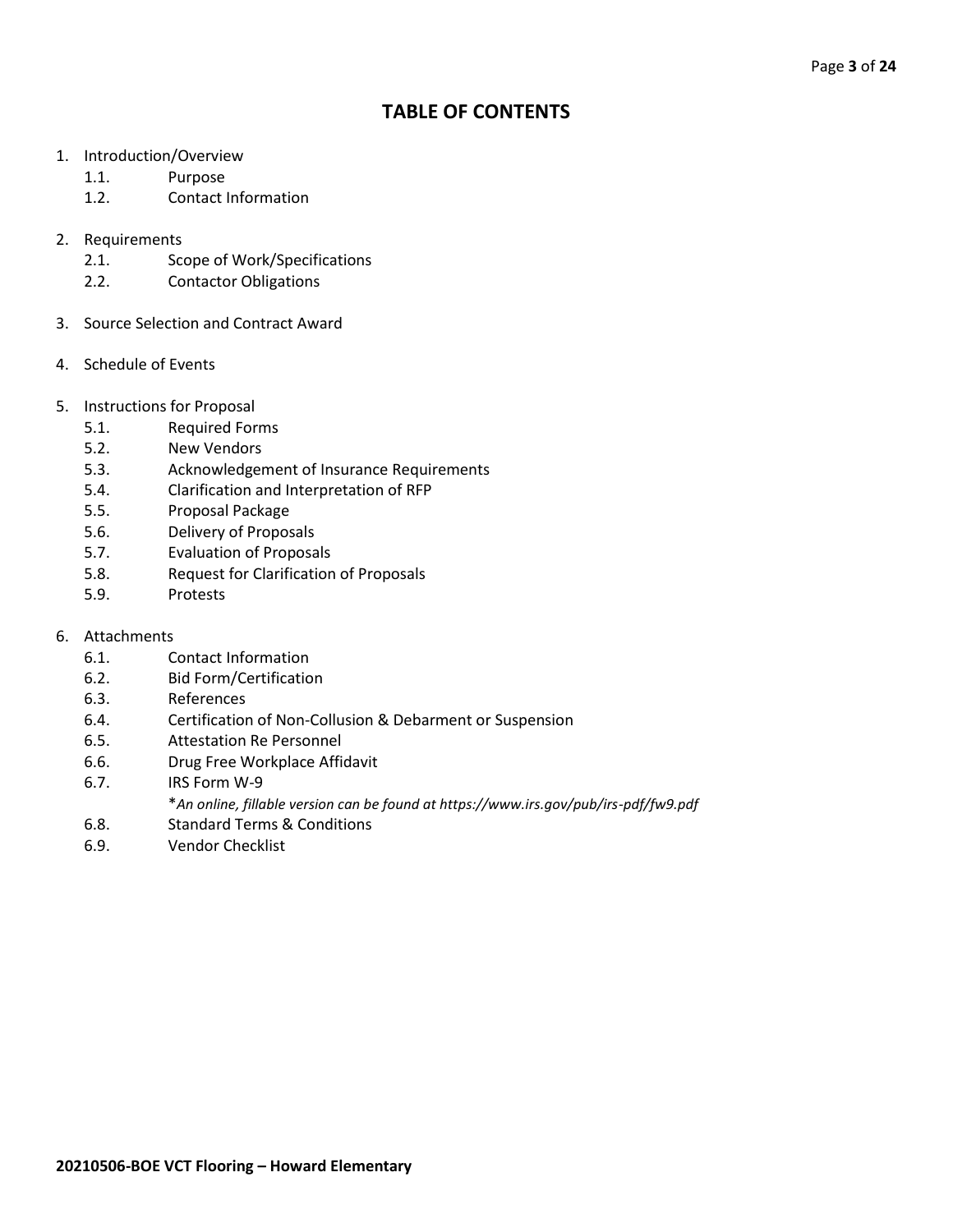## 1. Introduction/Overview

## 1.1. Purpose

The Sumner County Board of Education (SCS) is requesting sealed proposals for VCT flooring installation as specified herein.

## 1.2. Contact Information

Unauthorized contact regarding this RFP with employees or officials of SCS other than the Purchasing Supervisor named below may result in disqualification from this procurement process.

Interested parties must direct all communication regarding this RFP to the Purchasing Supervisor, who is SCSs only official point of contact for this RFP.

| <b>RFP Procedures</b>            |
|----------------------------------|
| Chris Harrison                   |
| <b>Purchasing Supervisor</b>     |
| 1500 Airport Road                |
| Gallatin, TN 37066               |
| chris.harrison@sumnerschools.org |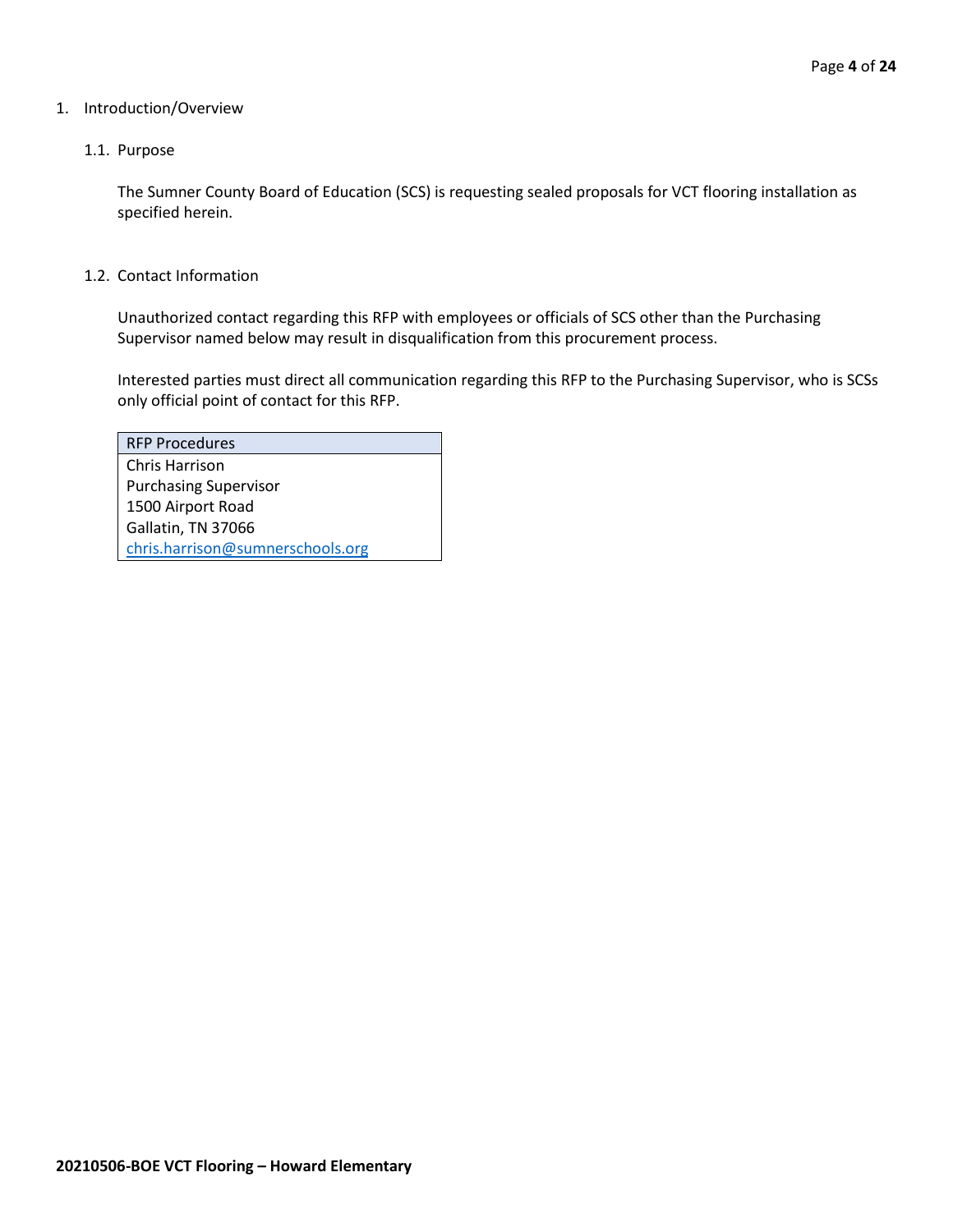## 2. Requirements

- 2.1. Scope of Work / Specifications
	- A. Site Visit
		- 1. Howard Elementary School
			- a. 805 Long Hollow Pike, Gallatin, TN 37066
			- b. Approximately 13,147 square foot of VCT installation.
			- c. Approximately 2,880 linear foot of Cove Base installation.
		- 2. The Contractor shall field measure and check all areas designated to receive vinyl composition tile (VCT) and cove base. Requests for change orders will not be approved for measurement errors by the Contractor.
		- 3. The Contractor's project manager will meet with SCS staff, as required, to review progress and provide necessary guidance.
	- B. General Flooring Removal Requirements
		- 1. Removal of existing flooring to be completed by Owner.
	- C. General Installation Requirements
		- 1. Surface Preparation: VCT
			- a. Use leveling compound, where needed, that is compliant with the adhesive and VCT manufacturer's recommendations. Smooth areas to uniformity.
			- b. Thoroughly clean the area of all loose debris and other foreign matter.
		- 2. Surface Preparation: Cove Base
			- a. Area is to be dry and clean, free of dirt, dust, oil, wax or other foreign matter with will interfere with a good bond.
		- 3. Installation: VCT
			- a. Layout and plan the area to receive VCT flooring.
			- b. Allow all flooring materials and adhesives to condition to the room temperature.
			- c. Apply adhesive to the existing floor surface in accordance with the manufacturer's instructions.
			- d. Install VCT in accordance with the manufacturer's installation guide.
		- 4. Installation: Cove Base
			- a. Cove base shall be installed after the flooring is complete in accordance with the manufacturer's instructions.
			- b. Plan seam locations so that no seams end on outside corners.
			- c. Check each carton of base for dye-lot numbers to assure there is no mixing of dye-lots during installation.

## D. Materials

- 1. Carpet: Armstrong Imperial Texture 12x12
	- a. SCS shall have the option to choose from the full color line at the proposed price.
	- b. See Attachment for manufacturer's specification sheet.
- 2. Cove Base: Flexco Base 2000
	- a. SCS shall have the option to choose from the full color line at the proposed price.
	- b. See Attachment(s) for manufacturer's specification sheet.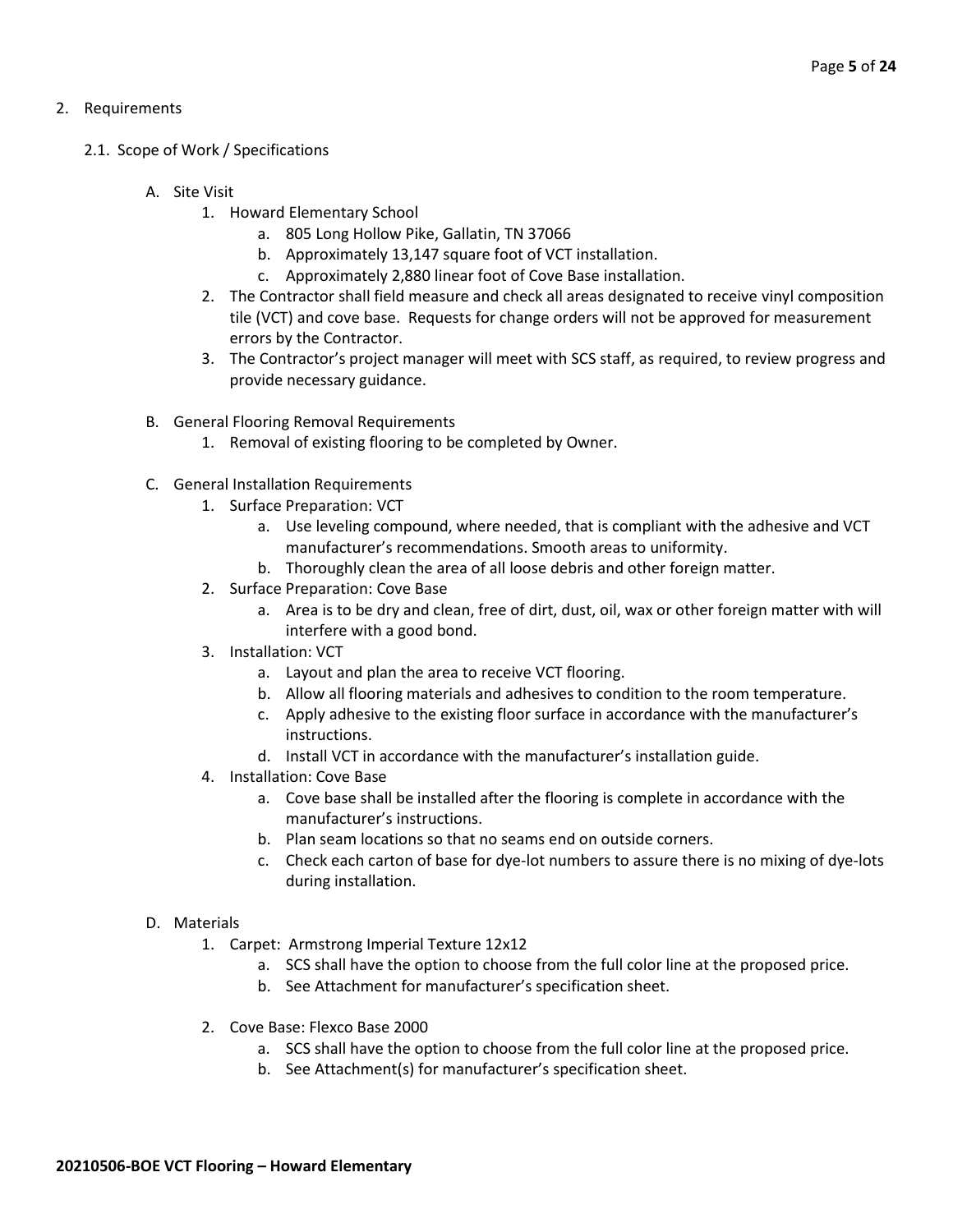## **ArmstrongFlooring**

## VINYL COMPOSITION TILE (VCT)

## **Standard Excelon® Imperial® Texture**

#### **Product Information**

Construction - Vinyl Composition Tile

International Specifications - ASTM F1066 - Class 2 Through Pattern, ISO 10595, Type II Overall/Wear Layer Thickness - 1/8" (3.2 mm), 3/32" (2.4 mm)+ Factory Finish - Fast Start<sup>®</sup>

Installation - S-515 High Moisture, S-525, S-700, S-750, S-240 or Flip\* Spray Adhesive Maintenance Options - Polish

+16° and 932° sizes are stocked for these colors. 51830, 51836, 51830, 51858, 51830. All other colors are stocked in 1/8° size; 932° is<br>available on a special order basis, minimum order quantity of 45,000 sq fif (4,181 m°)



#### **Packaging**

**Stze** 12" x 12" (305 mm x 305 mm) Tile per Carton/Coverage 45-45ft<sup>\*</sup> (418m<sup>2</sup>)

Shipping Weight per Carton .<br>1/8" - 63 bs./carton (28.6 kg)<br>3/22" - 48 bs./carton (21.7 kg)

#### **Testing**

| Performance                         | <b>Test Method</b>         | Requirement                                                       | Performance vs. Requirement           |
|-------------------------------------|----------------------------|-------------------------------------------------------------------|---------------------------------------|
| <b>Thickness</b>                    | ASTM F3B6                  | Nominal + 0.005"                                                  | <b>Machts</b>                         |
| Stre                                | ASTM F2055                 | ±0016" per linear foot                                            | <b>Macts</b>                          |
| Squareness                          | ASTM F2055                 | CLOTO" max                                                        | <b>Maets</b>                          |
| Indontation - One Minute            | <b>ASTM FISILA</b>         | » 0.006" to « 0.015"                                              | <b>Macts</b>                          |
| Indentation @ 115°F                 | <b>ASTM FISILA</b>         | <0.032*                                                           | <b>Macts</b>                          |
| Impact                              | ASTM F1265                 | No cracks beyond limit                                            | <b>Moots</b>                          |
| Deflection                          | <b>ASTM F1304</b>          | 1.0" minimum                                                      | <b>Moots</b>                          |
| Dimensional Stability               | <b>ASTM F2199</b>          | «0.024" per Insar foot                                            | <b>Moots</b>                          |
| Chemical Resistance                 | ASTMF925                   | No more than slight change in surface dulling, attack or staining | <b>Moots</b>                          |
| Rosistance to Hoat                  | ASTMF1514                  | AE not greater than B.O.                                          | <b>Moots</b>                          |
| <b>Additional Testing</b>           |                            |                                                                   |                                       |
| Static Load Resistance              | ASTMF970*                  | $\times 0005$                                                     | 2000 psi                              |
| Fire Test Data - Flame Spread       | <b>ASTME648</b>            | 0.45 W/cm <sup>2</sup> or more Class 1                            | <b>Moots</b>                          |
| Fire Test Data - Smoke Evolution    | <b>ASTM E662</b>           | 450 or loss                                                       | <b>Moots</b>                          |
| Fire Test Data - Canada             | CAN LLC ST02.2             | <b>Use dependent</b>                                              | Flame Spread - O Smoke Developed - 30 |
| ADA Standards for Accessible Design | Chapter 3<br>Saction 302.1 | Floor surfaces shall be stable, firm and slip-resistant           | <b>Moots</b>                          |
| Static Coefficient of Friction**    | <b>ASTM D 2047/UL 410</b>  | $\times 0.5$                                                      | <b>Moots</b>                          |

#### **Maritime Usage**

| IMO Resolution A653 (16)                                       |           |
|----------------------------------------------------------------|-----------|
| Surface Flammability IMO MSC 61(67) Annox 1 Part 5 and Annox 2 | Passes    |
| Smoke and Toxicity IMO MSC 61(67) Annox 1 Part 2 and Annox 2   | Passes    |
| Safety Of Life at Sea (SOLAS)                                  | Compliant |
| <b>United States Coast Guard</b>                               | Approved  |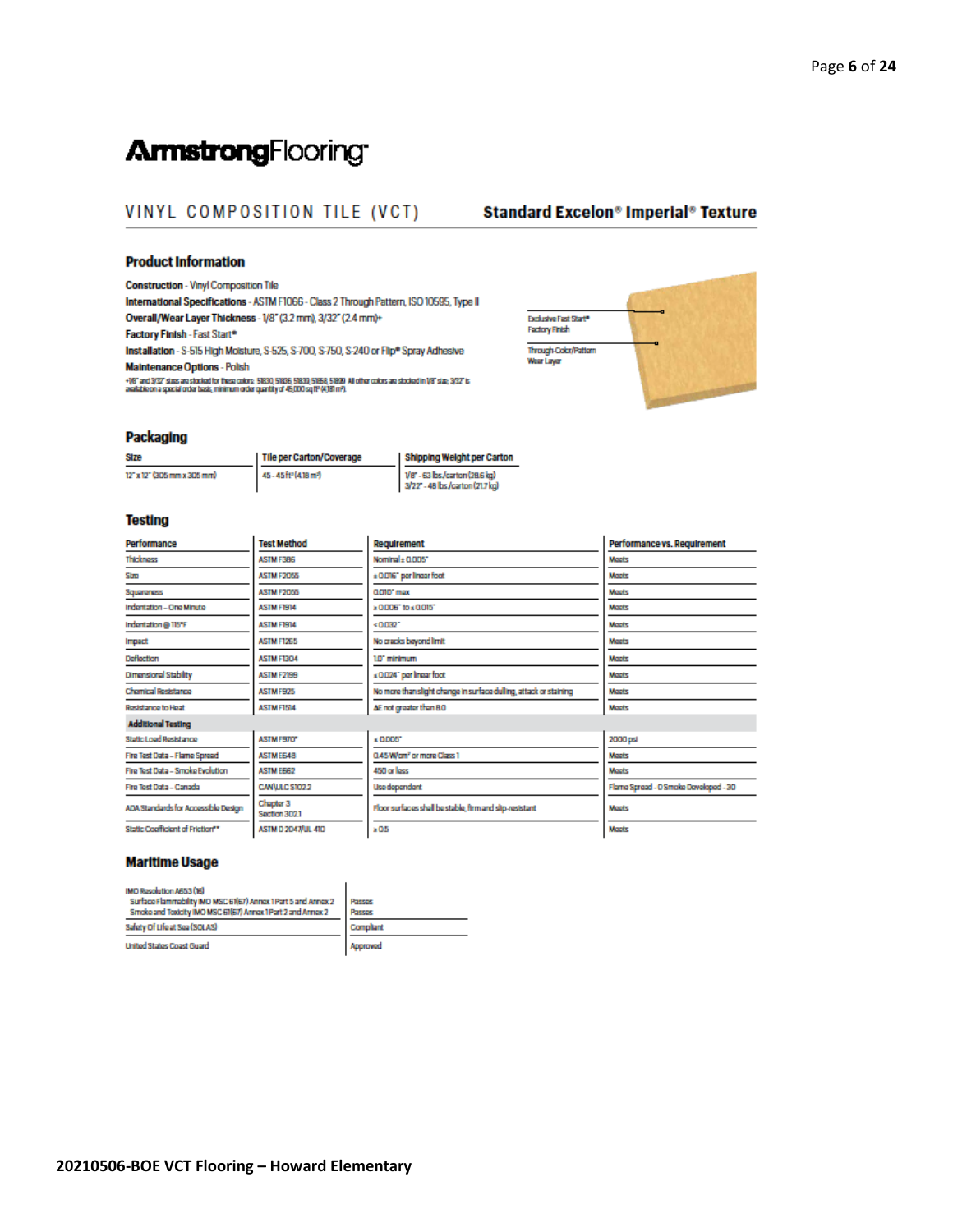## **FLEXCO**

#### **1. PRODUCT NAME** Base 2000The Wall Base, 4" Cove

2. COMPANY INFORMATION

Flexco Corporation<br>1401 East 6<sup>th</sup> Street Tuscumbia, AL, USA 35674 Phone: (256) 383-7474; (800) 633-3151 Fax: (256) 381-0322; (800) 346-9075 Email: info@flexcofloors.com, technical@flexcofloors.com<br>Internet: www.flexcofloors.com

#### **3. PRODUCT DESCRIPTION**

ASTM F 1861, Type TP, Group 2, Styles B<br>Thermoplastic Rubber Formulation designed to meet or exceed the above-mentioned standard specification for Resilient Wall Base. Inside and Outside corners are available with a nominal 3" return.



Available in 48" Lengths and 120" Coils

**Color Sample:** 



## Submittal specification

#### **4. TECHNICAL DATA**

ASTM E 84 (NFPA 255), Flame Spread - Class A ASTM E 648 (NFPA 253), Critical Radiant Flux - Class 1 < .45  $W/cm<sup>2</sup>$ 

ASTM E 662 (NFPA 258), Smoke Generation - Passes < 450 CAN/ULC-S102.2, Surface Burning - FSR 10, SDC 60 ASTM F 1861- Meets or exceeds all requirements including heat & light aging, chemical resistance and dimensional stability

#### 5. LEED INFORMATION

May contribute to LEED® CI and NC credits MR.4, MR.5 and MR 6 For detailed LEED information, see flexco ecoscorecard com-

#### 6. INSTALLATION

Maintain the installation area, wall base, and adhesive between 65° F and 85° F for at least 48 hours before installation, during installation, and after the installation. Use only on structurally sound interior wall surfaces such as dry plaster, cured drywall, exterior grade plywood, concrete and masonry that are clean. smooth, dry and structurally sound. All surfaces must be free from moisture, alkali, old adhesive, dust dirt, wax, oil, grease, loose paint or plaster, nonporous wall coverings or paints and other extraneous coatings or materials that could prevent a successful bond. Any rough or uneven surfaces may telegraph through the wall base. Refer to Vinyl Wall Base Installation instructions for detailed information.

#### **7. ADHESIVES**

Adhesive for Porous Substrates<br>1100 Wall Base Adhesive is a premium solvent free Acrylic<br>adhesive with aggressive wet suction grip for all Flexco Wall Base products. Coverages are described on the 1100 Wall Base Adhesive quick spec.

#### **Adhesive for Non-Porous Substrates**

Use a premium contact adhesive for installation over all nonporous substrates such as metal. FRP panels, etc.

#### 8. PRODUCT MAINTENANCE

Refer to Flexco Base 2000 Wall Base Maintenance Information for detailed instructions

#### 9. AVAILABILTY AND COST

Products are available through Flexco distributors. Contact Flexco Customer Service or visit www.flexcofloors.com for a list of distributors

**10. LIMITED WARRANTY** Limited Two (2) Year Warranty





Page 1 of 1 | © FLEXCO Corporation, Printed in the U.S.A. | P: (800) 633-3151 E: technical@flexcofloors.com | February 17, 2015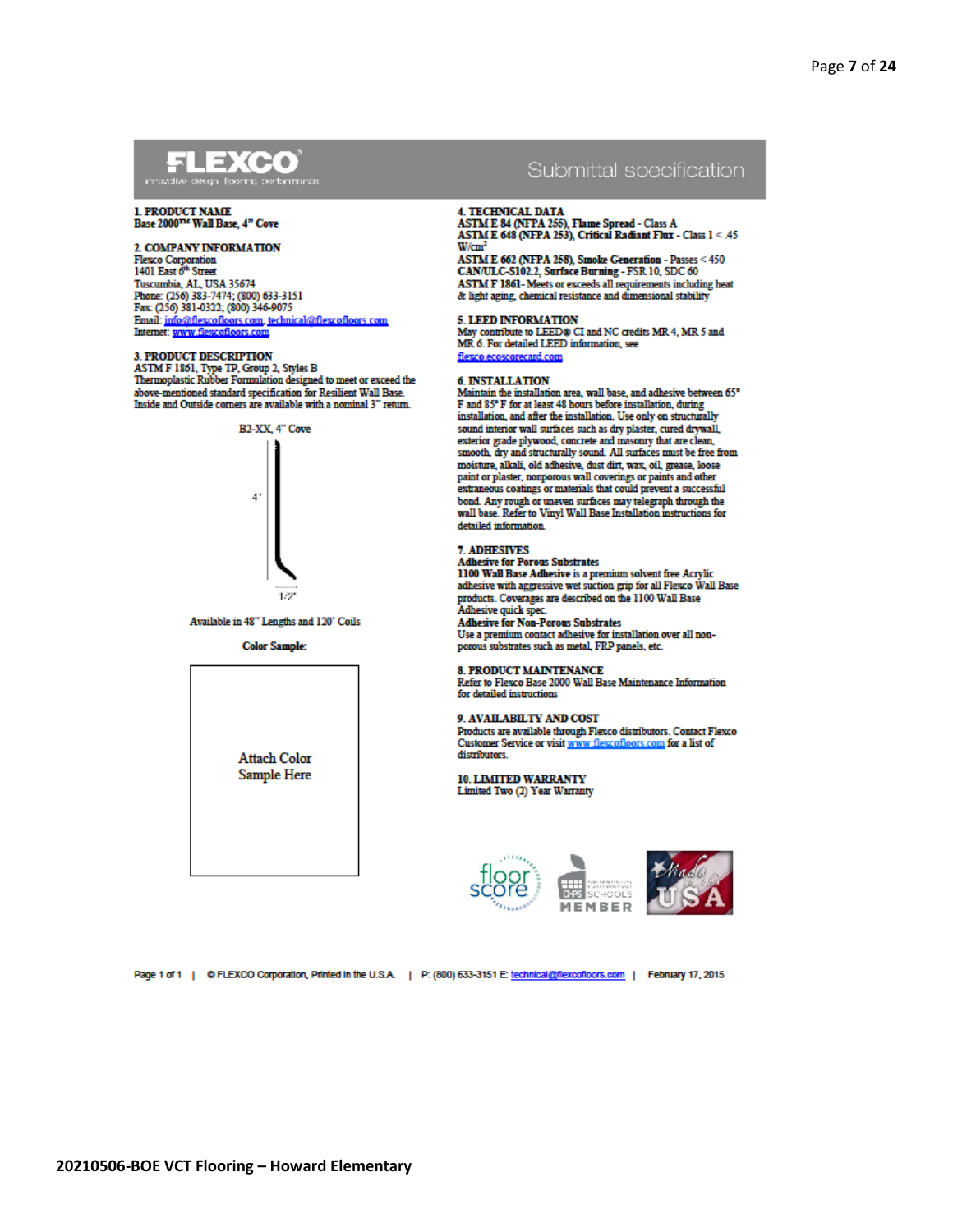## **FLEXCO**

#### **1. PRODUCT NAME** Base 2000The Wall Base, 6" Cove

2. COMPANY INFORMATION Flexco Corporation<br>1401 East 6<sup>th</sup> Street

Tuscumbia, AL, USA 35674 Phone: (256) 383-7474; (800) 633-3151 Fax: (256) 381-0322; (800) 346-9075 Email: info@flexcofloors.com, technical@flexcofloors.com<br>Internet: www.flexcofloors.com

#### **3. PRODUCT DESCRIPTION**

ASTM F 1861, Type TP, Group 2, Styles B<br>Thermoplastic Rubber Formulation designed to meet or exceed the above-mentioned standard specification for Resilient Wall Base. Outside corners are available with a nominal 3" return.



Available in 48" Lengths and 120" Coils

**Color Sample:** 





#### **4. TECHNICAL DATA**

ASTM E 84 (NFPA 255), Flame Spread - Class A ASTM E 648 (NFPA 253), Critical Radiant Flux - Class 1 < .45  $W/cm<sup>2</sup>$ 

ASTM E 662 (NFPA 258), Smoke Generation - Passes < 450 CAN/ULC-S102.2, Surface Burning - FSR 10, SDC 60 ASTM F 1861- Meets or exceeds all requirements including heat & light aging, chemical resistance and dimensional stability

## 5. LEED INFORMATION

May contribute to LEED® CI and NC credits MR.4, MR.5 and MR 6 For detailed LEED information, see flexco.ecoscorecard.com

#### 6. INSTALLATION

or a systematic include in the installation area, wall base, and adhesive between 65°<br>F and 85° F for at least 48 hours before installation, during installation, and after the installation. Use only on structurally sound interior wall surfaces such as dry plaster, cured drywall, exterior grade plywood, concrete and masonry that are clean. smooth, dry and structurally sound. All surfaces must be free from moisture, alkali, old adhesive, dust dirt, wax, oil, grease, loose paint or plaster, nonporous wall coverings or paints and other extraneous coatings or materials that could prevent a successful bond. Any rough or uneven surfaces may telegraph through the wall base. Refer to Vinyl Wall Base Installation instructions for detailed information.

#### **7. ADHESIVES**

Adhesive for Porous Substrates<br>1100 Wall Base Adhesive is a premium solvent free Acrylic<br>adhesive with aggressive wet suction grip for all Flexco Wall Base products. Coverages are described on the 1100 Wall Base Adhesive quick spec.

## **Adhesive for Non-Porous Substrates**

Use a premium contact adhesive for installation over all nonporous substrates such as metal. FRP panels, etc.

#### 8. PRODUCT MAINTENANCE

Refer to Flexco Base 2000 Wall Base Maintenance Information for detailed instructions

#### 9. AVAILABILTY AND COST

Products are available through Flexco distributors. Contact Flexco Customer Service or visit www.flexcofloors.com for a list of distributors

**10. LIMITED WARRANTY** Limited Two (2) Year Warranty





Page 1 of 1 | © FLEXCO Corporation, Printed in the U.S.A. | P: (800) 633-3151 E: technical@flexcofloors.com | February 17, 2015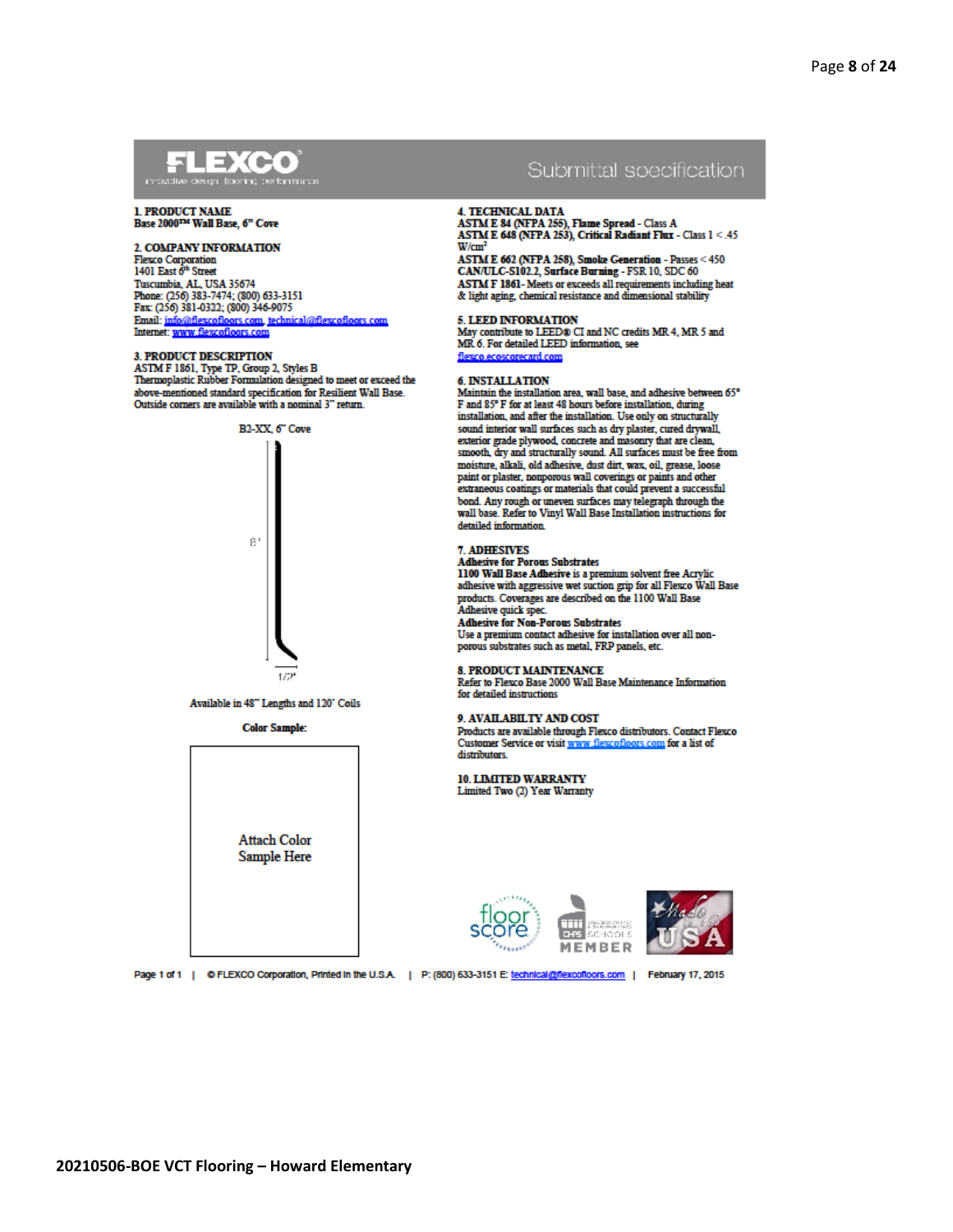## 2.2. Standard Contractor Obligations

- Shall provide and obtain all necessary materials, equipment and labor to perform all items listed in the Scope of Work.
- Shall provide and obtain all necessary permits and schedule all necessary inspections with Local, County, etc. agencies as required by law.
- Shall dispose of all generated waste materials in compliance with all Local, State and Federal guidelines, regulations and requirements.
- Shall have property trained and experienced staff to facilitate the services specified in the Scope of Work. If applicable, the Contractor shall provide documentation that staff has received the manufacturers' certification to complete the services specified in the Statement of Work.
- 3. Source Selection and Contract Award
	- Award(s), if made, will be made to the Responsive and Responsible proposer(s) whose proposal is most advantageous to SCS, taking into consideration price and the other evaluation criteria set forth in the RFP.
		- o General Criteria to be determined "Responsive"
			- Does the proposal include all required information, included completed attachment forms and affidavits?
			- Was the proposal delivered on or before the stated deadline? Did it include the required number of copies (hard & electronic)?
		- o General Criteria to be determined "Responsible"
			- Does the Proposer demonstrate an understanding of SCSs needs and proposed approach to the project?
			- Does the Proposer possess the ability, capacity, skill and financial resources to provide the service?
			- Can the Proposer take upon itself the responsibilities set forth in the RFP and produce the required outcomes in a timely fashion?
			- **■** Does the Proposer have the character, integrity, reputation, judgement, experience and efficiency required for the project?
	- SCS reserves the right to enter into discussions with Proposers which have submitted proposals determined to be reasonably like of being considered for selection to assure a full understanding of and responsiveness to the RFP requirements. Every effort shall be afforded to assure fair and equal treatment with respect to the opportunity for discussion and/or revision of their respective proposals.
	- Contractors awarded construction projects for the improvement of real property will be required to provide the following:
		- o Signed AIA Document
		- o Retainage Account Agreement & Evidence of Open Account (per Tenn. Code Ann. § 66-34-104)
		- o Payment and Performance Bonds
		- o Certificate of Liability Insurance
		- o Sumner County Business License
		- o Current Copy of W9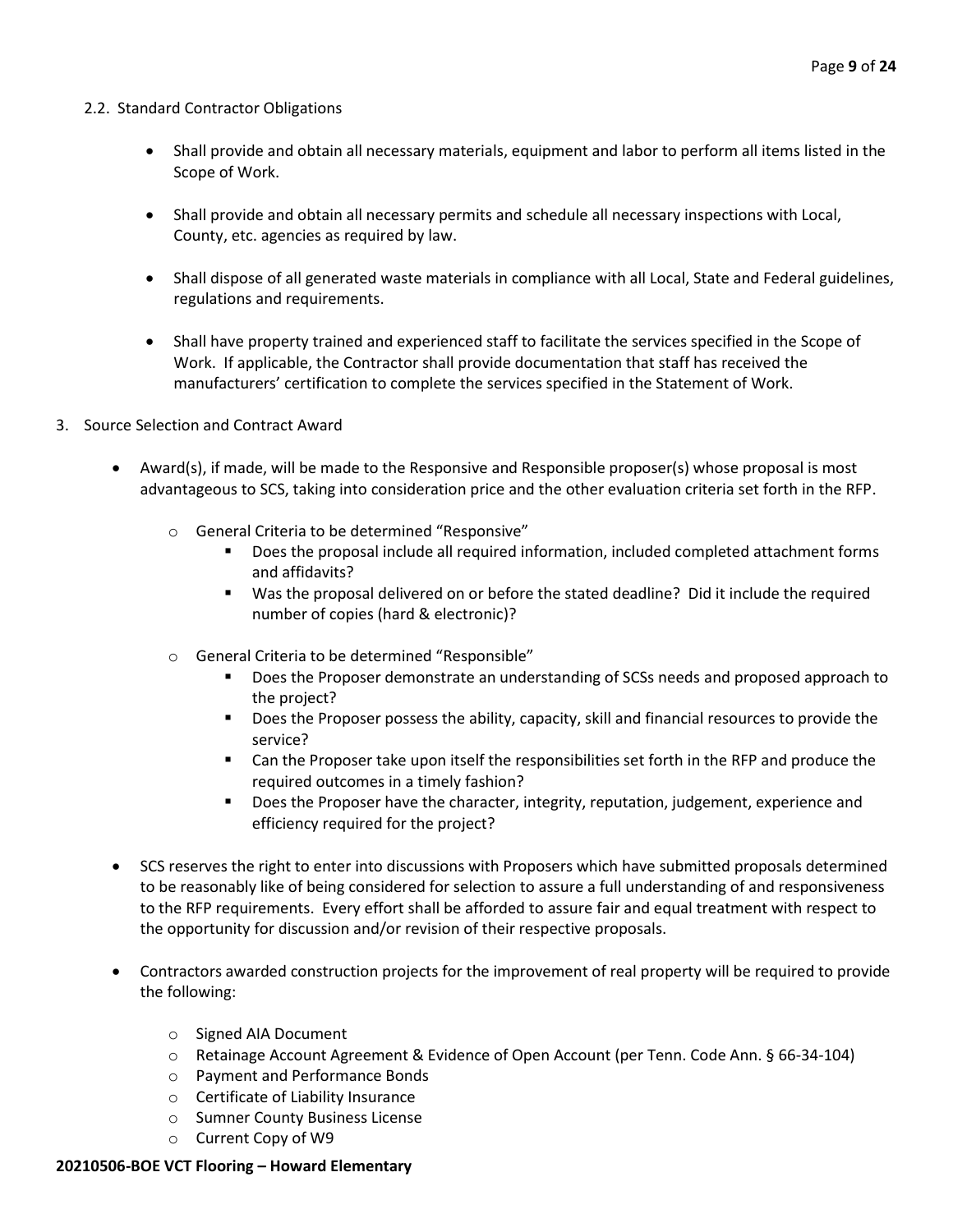4. Schedule of Events

| <b>RFP Issued</b>              | April 22, 2021                    |
|--------------------------------|-----------------------------------|
| <b>RFP Submission DEADLINE</b> | May 6, 2021 @ 10:00 am Local Time |

## 5. Instructions for Proposal

- 5.1. Required Forms
	- Proposer must complete and submit the Attachments in Section 6. Attachments may be omitted depending on the RFP requirements. Refer to the Table of Contents for omitted Attachments.
	- Evidence of a valid State of Tennessee Business License and/or Sumner County Business License.
	- For all vendors with annual purchases in excess of \$50,000; a Sumner County Business License must be on file with the SCS Finance Department. Evidence of the license must be provided within ten (10) working days following notification of award; otherwise, SCS may rescind its acceptance of the Proposer's proposal.
	- Copy of State of Tennessee License (if applicable) in respective field.
	- If applicable, the Proposer must include a copy of the contract(s) the Proposer will submit to be signed.

## 5.2. New Vendors

- To comply with Internal Revenue Service requirements, all vendors who perform any type of service are required to have a current IRS Form W-9 on file with the SCS Finance Department. It is a mandatory requirement to complete the IRS Form W-9 (Attachment 6.9) included in this RFP.
- To comply with the **Tennessee Lawful Employment Act (50-1-702 and 50-1-703)**, non-employees (individuals paid directly by the employer in exchange for the individual's labor or services) must have on file one (1) of the following documents:
	- o A valid Tennessee driver's license or photo identification;
	- $\circ$  A valid driver's license or photo identification from another state where the license requirements are at least as strict as those in Tennessee;
	- o A birth certificate issued by a U.S. state, jurisdiction or territory;
	- o A U.S. government issued certified birth certificate;
	- o A valid, unexpired U.S. passport;
	- o A U.S. certificate of birth abroad (DS-1350 or FS-545)
	- o A report of birth abroad of a U.S. citizen (FS-240);
	- o A certificate of citizenship (N560 or N561);
	- o A certificate of naturalization (N550, N570 or N578);
	- o A U.S citizen identification card (I-197 or I-179); or
	- $\circ$  Valid alien registration documentation or other proof of current immigration registration recognized by the United States Department of Homeland Security that contains the individual's complete legal name and current alien admission number or alien file number (or numbers if the individual has more than one number).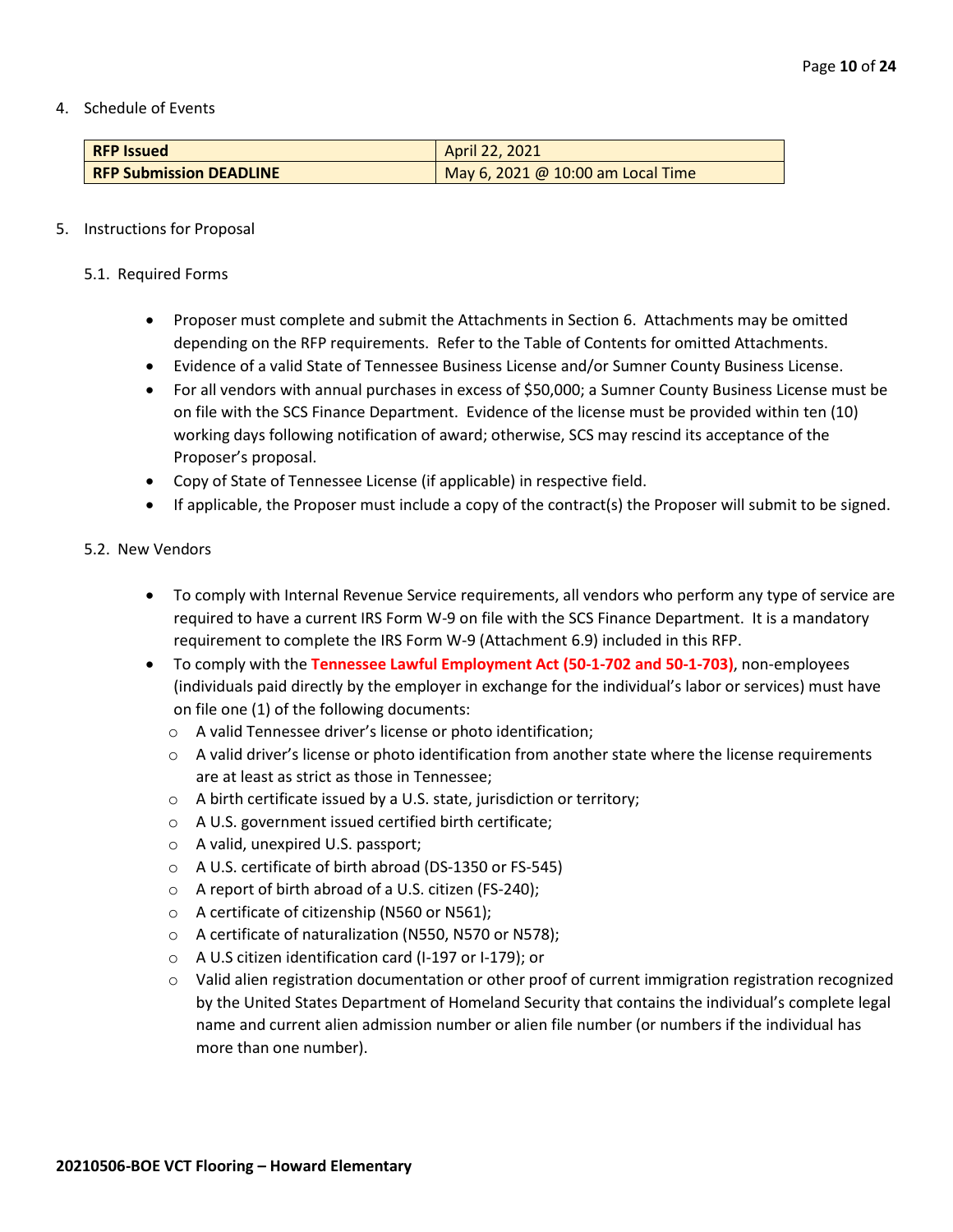5.3. Acknowledgement of Insurance Requirements

By submitting a proposal, Proposer acknowledges that it has read and understands the insurance requirements for the proposal. The Proposer who may have employees, contractors, subcontractors or agents working on SCS properties shall carry current certificates for general and professional liability insurance and for workers' compensation as indicated below. The owner or Principal of each Proposer must also be insured by workers' compensation if they perform any of the services on SCS properties. There will be no exceptions to the insurance requirement. Proposer also understands that the evidence of required insurance must be submitted within fifteen (15) working days following notification of its offer being accepted; otherwise, SCS may rescind its acceptance of the Proposers proposal.

• **General Liability**

| General Aggregate | \$2,000,000 |
|-------------------|-------------|
| Each Occurrence   | \$1,000,000 |

## • **Workers Compensation**

| <b>Workers Compensation</b> | <b>Tennessee Statutory Limits</b> |
|-----------------------------|-----------------------------------|
| <b>Employer's Liability</b> | \$500,000                         |

5.4. Clarification and Interpretation of RFP

The words "must" and "shall" in the RFP indicate mandatory requirements. Taking exception to any mandatory requirement shall be considered grounds for rejection. There are other requirements that SCS considers important but not mandatory. It is important to respond in a concise manner to each section and submit an itemized list of all exceptions.

5.5. Proposal Package

The package containing the proposal must be sealed and clearly marked on the outside of the package:

## **"20210506-BOE VCT Flooring – Howard Elementary" DO NOT OPEN**

All sealed proposals packages must include the following. Any sealed proposals are subject to rejection as nonconforming if any applicable item is not included.

- One (1) Complete Original
- Original Signature on Original Proposal. NO copied or digital signatures.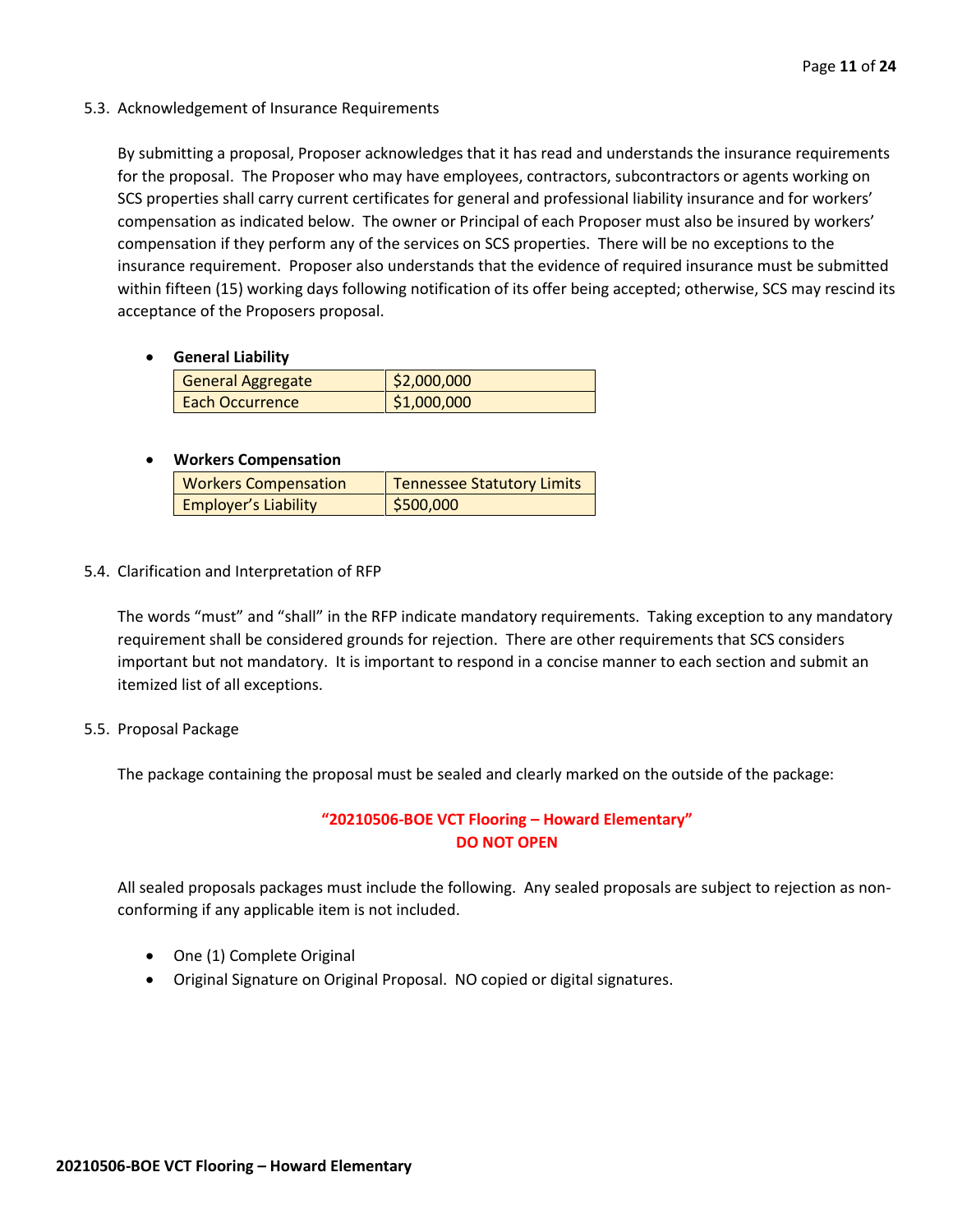## The outside of the proposal package must be labeled as follows (if applicable) per **T.C.A § 62-6-119**:

- 1. The name, license number, expiration date thereof, and license classification of the contractor applying to bid for the prime contract;
- 2. The name, license number, expiration date thereof, and license classification of the contractor applying to bid for the masonry contract where the total cost of the materials and labor for the masonry portion of the construction project exceeds one hundred thousand dollars (\$100,000);
- 3. The name, license number, expiration date thereof, and license classification of the contractor applying to bid for the electrical, plumbing, heating, ventilation, or air conditioning contracts except when such contractor's portion of the construction project is less than twenty-five thousand dollars (\$25,000);
- 4. For each vertical closed loop geothermal heating and cooling project, the company name, department of environment and conservation license number, classification (G, L or G,L) and the expiration date, except when the geothermal portion of the construction project is in an amount less than twenty-five thousand dollars (\$25,000);
- 5. Prime contractor bidders who are to perform the masonry portion of the construction project which exceeds one hundred thousand dollars (\$100,000), materials and labor, the electrical, plumbing, heating, ventilation or air conditioning or the geothermal heating and cooling must be so designated; and
- 6. Only one (1) contractor in each of the classifications listed above shall be written on the bid envelope.

Failure of any bidder to furnish the required information shall void such bid and such bid shall not be considered.

## 5.6. Delivery of Proposals

Sealed proposals will be accepted until **May 6, 2021 @ 10:00 am Local Time**. Proposals received after that time will be deemed invalid. Vendors mailing proposal packages must allow sufficient time to ensure receipt of their package by the time specified. SCS shall not accept proposals via electronic transmission such as email, fax, etc. There will be no exceptions. Proposals will be opened and read aloud. The reading of the bids will begin at **10:00 am Local Time**.

Due to the nature of deliveries to the SCS Support Services Facility by carriers such as UPS, FedEx and such like; the proposal package will be accepted if the date and time on the delivery confirmation are indicated to be on or before the Proposal Deadline.

Delivery Address: Sumner County Board of Education Attn: Purchasing Supervisor 1500 Airport Road Gallatin, TN 37066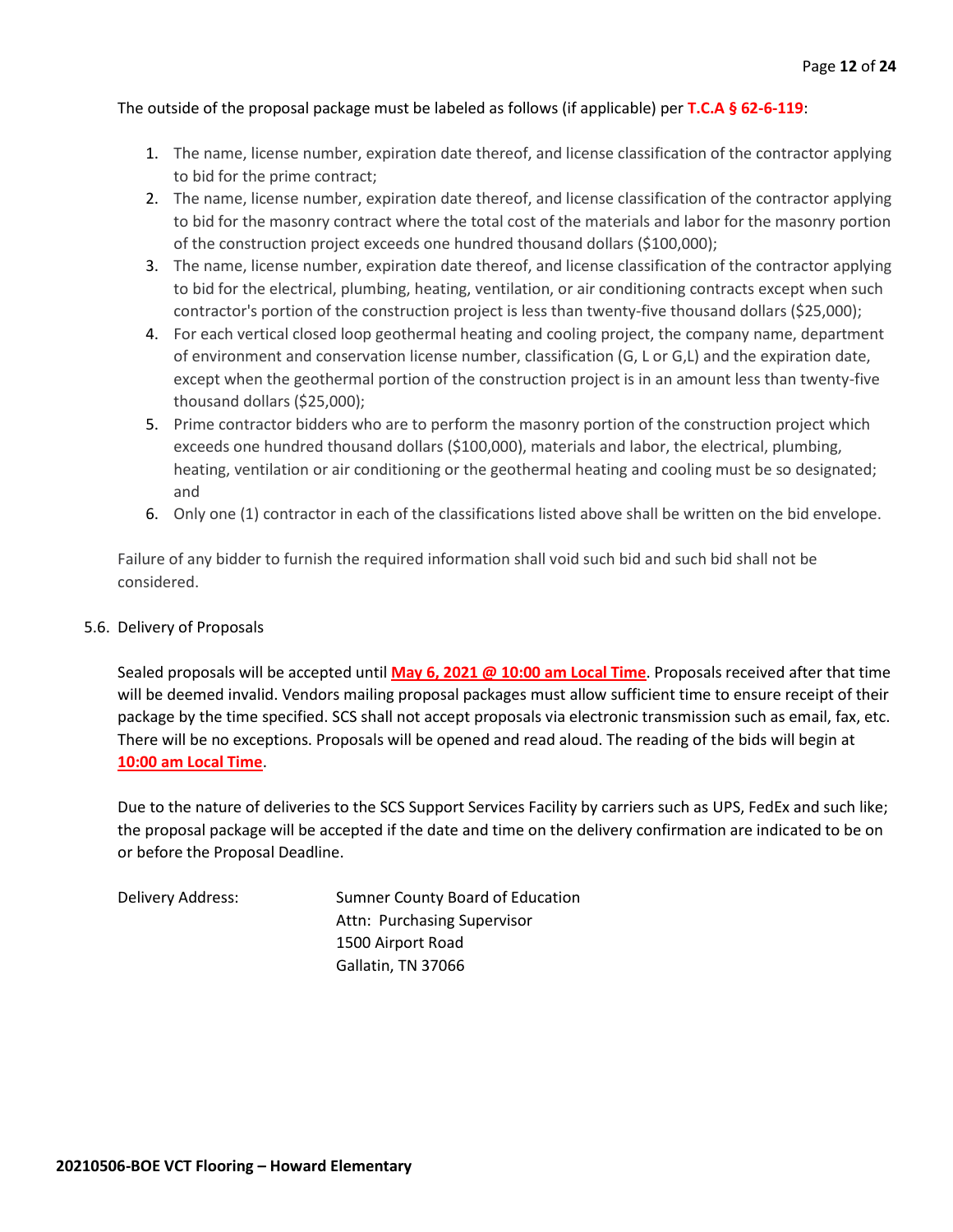## 5.7. Evaluation of Proposals

The SCS Purchasing Supervisor will first examine the proposals to reject those that are clearly non-responsive to the stated requirements. Proposers who are determined to be non-responsive and/or non-responsible will be notified of this determination.

The evaluation process will include the following factors:

- Company Experience and Qualifications
	- o The nature and scope of the Proposers business.
	- $\circ$  The number of years the Proposer has been licensed to do business.
	- $\circ$  The number of years the Proposer has been providing the requested services.
	- o How many similarly sized or larger K-12 clients have you contract with?
- Compensation/Price Data
	- o Address all costs associated with performance of the contracted services.
- Past Performance and References
	- $\circ$  Provided a minimum of three (3) client references for similar projects in size and scope successfully completed by Proposer within the last three (3) years. Attachment 6.3.
	- $\circ$  SCS may also consider other sources of pertinent past performance information, including the districts own experience with the Proposer.
- 5.8. Request for Clarification of Proposals

Requests for clarification of proposals shall be distributed by the Purchasing Supervisor in writing (or email).

## 5.9. Protests

In the event that any interested party finds any part of the listed specifications, terms or conditions to be discrepant, incomplete or otherwise questionable in any respect; it shall be the responsibility of the concerned party to notify the SCS Purchasing Office of such matters immediately upon receipt of the RFP. All notifications must be sent to the Purchasing Supervisor via email at [purchasing@sumnerschools.org.](mailto:purchasing@sumnerschools.org)

Any actual or prospective Proposer who is aggrieved in connection with the RFP or award of a contract may protest to the Purchasing Supervisor and/or the Sumner County Board of Education at its regularly scheduled meeting.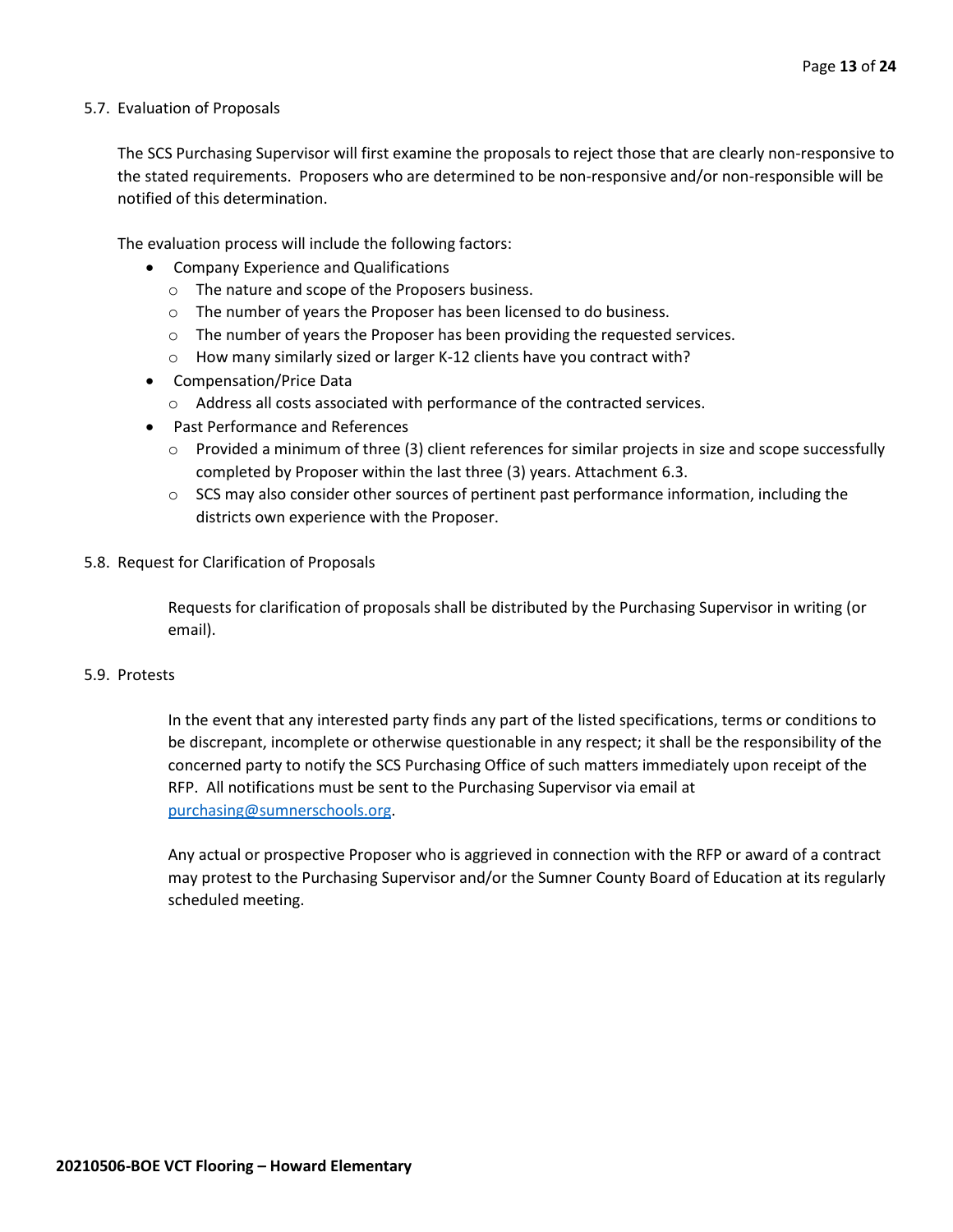## **ATTACHMENT 6.1 - Contact Information**

| <b>Company Legal Name:</b>                 |          |
|--------------------------------------------|----------|
| <b>Company Official Address:</b>           |          |
|                                            |          |
| Company Web Site (URL):                    |          |
|                                            |          |
|                                            |          |
| Contact Person for project administration: |          |
|                                            |          |
|                                            |          |
|                                            |          |
|                                            | (office) |
|                                            |          |
|                                            | (mobile) |
|                                            |          |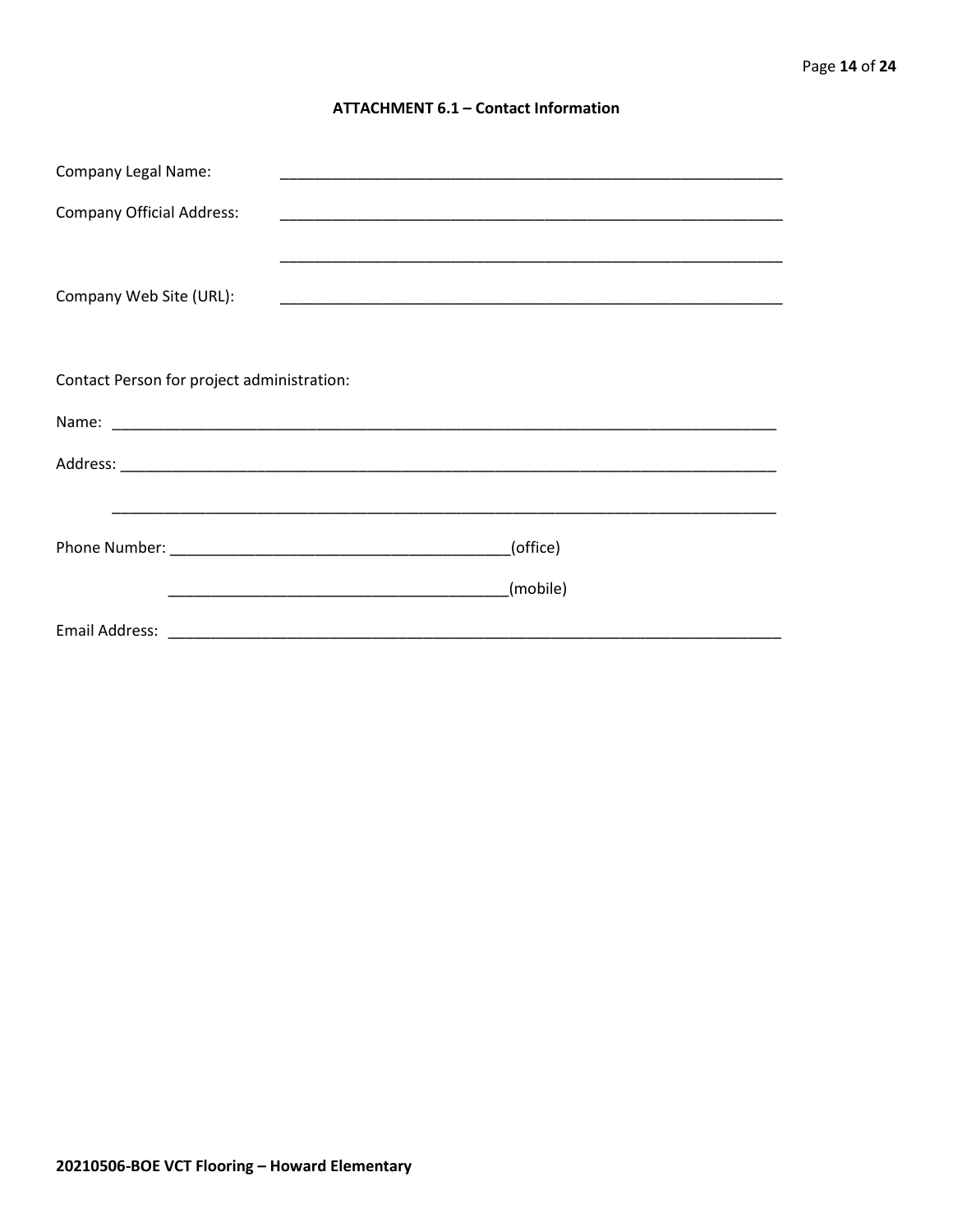## **ATTACHMENT 6.2 – Bid Form/Certification**

## **Howard Elementary \$**\_\_\_\_\_\_\_\_\_\_\_\_\_\_\_\_\_\_\_\_\_\_\_\_\_\_\_

Submit Unit Pricing for the items listed below:

| <b>Materials</b>                  |        | <b>Unit Price</b> | <b>UOM</b> |
|-----------------------------------|--------|-------------------|------------|
| <b>Armstrong Imperial Texture</b> |        |                   | sq. ft.    |
| Flexco Base 2000                  | 4 inch |                   | linear ft. |
|                                   | 6 inch |                   | linear ft. |
|                                   |        |                   |            |
| Labor                             |        | <b>Unit Price</b> | <b>UOM</b> |
| <b>VCT Installation</b>           |        |                   | sq. ft.    |
| Floor Prep                        |        |                   | sq. ft.    |

By checking this box, Proposer agrees that SCS reserves the right to extend the terms, conditions and prices of this contract to other Institutions (such as State, Local and/or Public Agencies) who express an interest in participating in any contract that results from this RFP. Each of the piggyback Institutions will issue their own purchasing documents for the goods/service. Proposer agrees that SCS shall bear no responsibility or liability for any agreements between Proposer and the other Institution(s) who desire to exercise this option.

By Signing below, Proposer certifies they have carefully examined all instructions, requirements, specifications, terms and conditions of the RFP and certifies:

- It is a reputable company regularly engaged in providing goods and/or services necessary to meet the requirements, specifications, terms and conditions of the RFP.
- All statements, information and representations prepared and submitted in response to the RFP are current, complete, true and accurate. Proposer acknowledges that the Sumner County Board of Education (SCS) will rely on such statements, information and representations in selecting the successful proposer(s).
- That the prices quoted shall be SCSs pricing for the products and/or service.
- It shall be bound by all statements, representations, warranties and guarantees made in its proposal.
- Proposer acknowledges that the contract may be canceled if any conflict of interest or appearance of a conflict of interest is discovered by SCS, in its sole discretion.
- All purchase orders must be duly authorized and executed by SCS and subject to the terms and conditions of the RFP.

Authorized Signature \_\_\_\_\_\_\_\_\_\_\_\_\_\_\_\_\_\_\_\_\_\_\_\_\_\_\_\_\_\_\_\_\_\_\_\_\_\_\_\_\_, Title \_\_\_\_\_\_\_\_\_\_\_\_\_\_\_\_\_\_\_\_\_\_\_\_\_\_\_

Vendor Legal Name was also as a series of the series of the series of the series of the series of the series of the series of the series of the series of the series of the series of the series of the series of the series o

Date: \_\_\_\_\_\_\_\_\_\_\_\_\_\_\_\_\_\_\_\_\_\_\_\_\_\_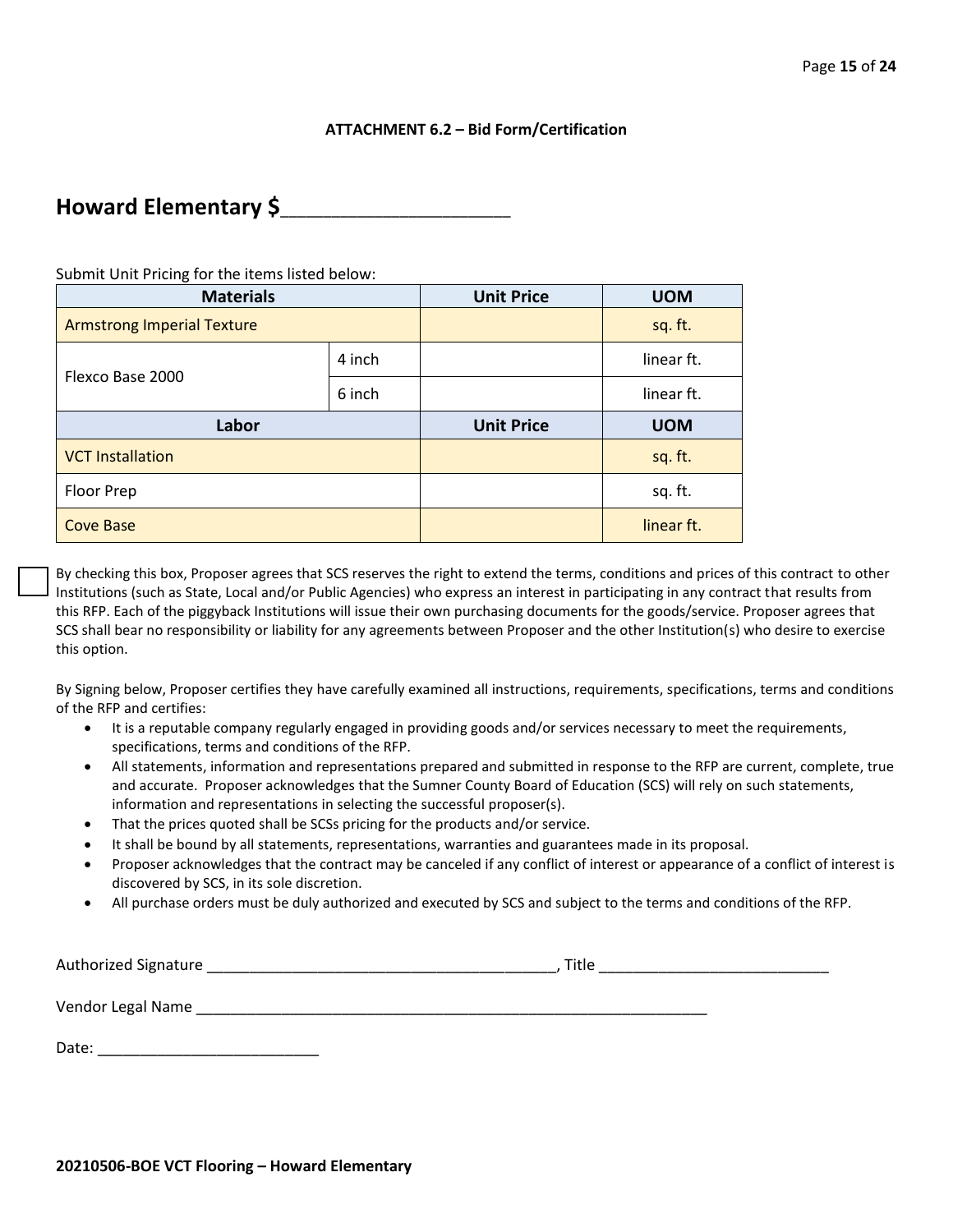## **ATTACHMENT 6.3 - References**

| 1. |                                     |  |
|----|-------------------------------------|--|
|    |                                     |  |
|    |                                     |  |
|    |                                     |  |
|    |                                     |  |
|    |                                     |  |
| 2. |                                     |  |
|    |                                     |  |
|    |                                     |  |
|    |                                     |  |
|    |                                     |  |
|    |                                     |  |
| 3. |                                     |  |
|    |                                     |  |
|    |                                     |  |
|    |                                     |  |
|    |                                     |  |
|    |                                     |  |
|    |                                     |  |
|    | 4. Project Name/Location: _________ |  |
|    |                                     |  |
|    |                                     |  |
|    |                                     |  |

\*Proposers may copy this page and submit additional references.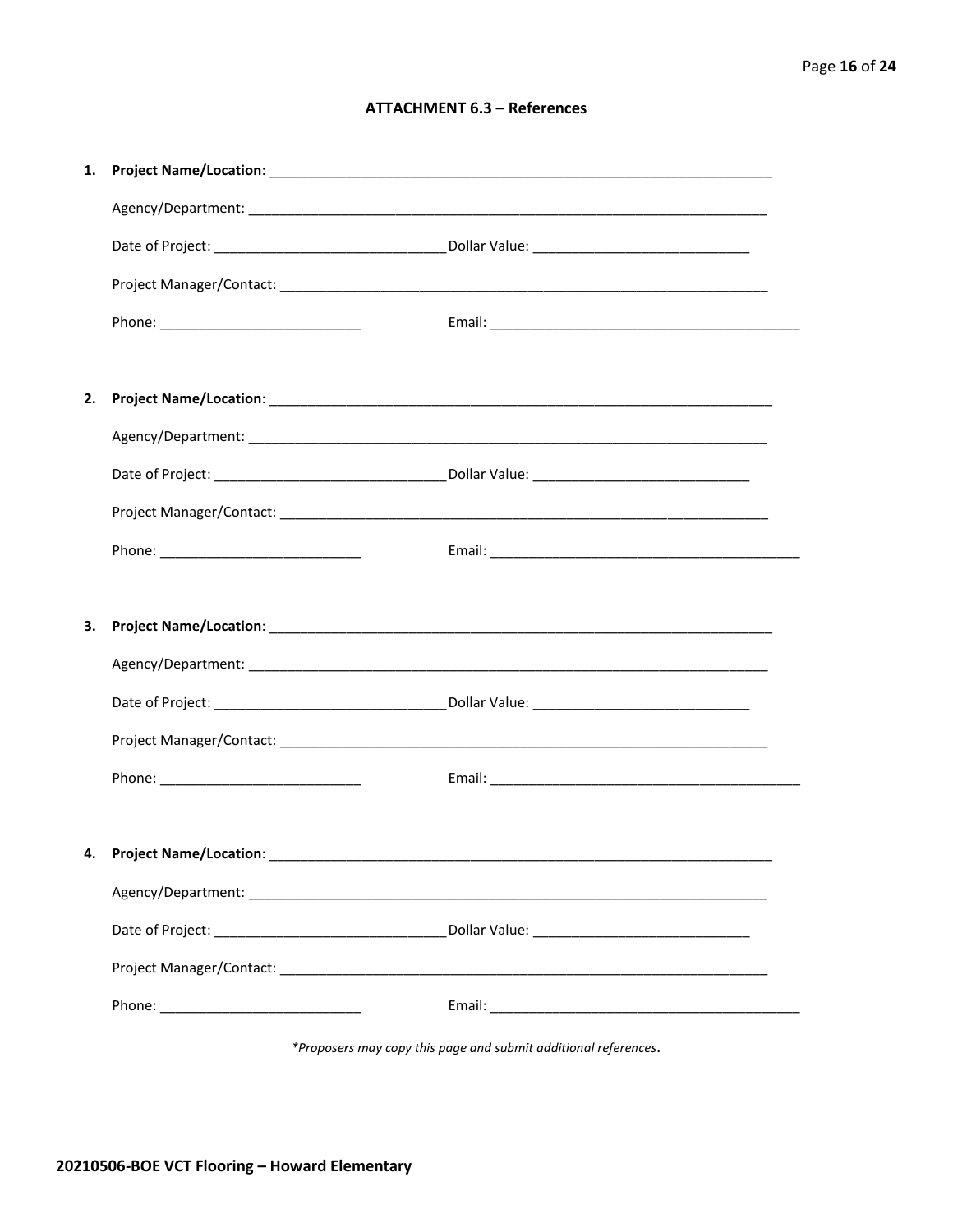## **ATTACHMENT 6.4 – Certification of Non-Collusion & Debarment or Suspension**

The undersigned Proposer certifies that they are duly authorized to execute this contract, that this company, corporation, firm, partnership or individual has not prepared this proposal in collusion with any other respondent, and that the contents of this proposal as to prices, terms or conditions of said proposal have not been communicated by the undersigned nor by any employee or agent to any other person engaged in this type of business prior to the official opening of this proposal.

The undersigned Proposer certifies, to the best of its knowledge and belief, that it and its principals:

- Are not presently debarred, suspended, proposed for debarment, declared ineligible or voluntarily excluded from participation in transactions under federal non-procurement programs by any federal department or agency;
- Have not, within the three-year period preceding the proposal, had one or more public transactions (federal, state or local) terminated for cause or default; and
- Are not presently indicated or otherwise criminally or civilly charged by a government entity (federal, state or local) and have not, within the three-year period preceding the bid, been convicted or had a civil judgement rendered against it:
	- $\circ$  For the commission of fraud or a criminal offense in connection with obtaining, attempting to obtain or performing a public transaction (federal, state or local) or a procurement contract under such a public transaction;
	- $\circ$  For the violation of federal or state antitrust statutes, including those proscribing price fixing between competitors, the allocation of customers between competitors, or bid rigging; or
	- o For the commission of embezzlement, theft, forgery, bribery, falsification or destruction of records, making false statements, or receiving stolen property.

I understand that a false statement on this certification may be grounds for the rejection of this proposal or the termination of the award. In addition, under 18 U.S.C. 1001, a false statement may result in a fine of up to \$10,000 or imprisonment for up to five years, or both.

Company: \_\_\_\_\_\_\_\_\_\_\_\_\_\_\_\_\_\_\_\_\_\_\_\_\_\_\_\_\_\_\_\_\_\_\_\_\_\_\_\_\_\_\_\_\_\_\_\_\_\_\_\_\_\_\_\_\_\_\_\_\_\_\_\_\_\_\_\_\_\_\_\_\_\_\_\_

Respondent Signature: \_\_\_\_\_\_\_\_\_\_\_\_\_\_\_\_\_\_\_\_\_\_\_\_\_\_\_\_\_\_\_\_\_\_\_\_\_\_\_\_\_\_\_\_\_\_\_\_\_\_\_\_\_\_\_\_\_\_\_\_\_\_\_\_\_\_

Respondent (Print Name & Title): \_\_\_\_\_\_\_\_\_\_\_\_\_\_\_\_\_\_\_\_\_\_\_\_\_\_\_\_\_\_\_\_\_\_\_\_\_\_\_\_\_\_\_\_\_\_\_\_\_\_\_\_\_\_\_\_\_

Date: \_\_\_\_\_\_\_\_\_\_\_\_\_\_\_\_\_\_\_\_\_\_\_\_\_\_\_\_\_\_\_\_\_\_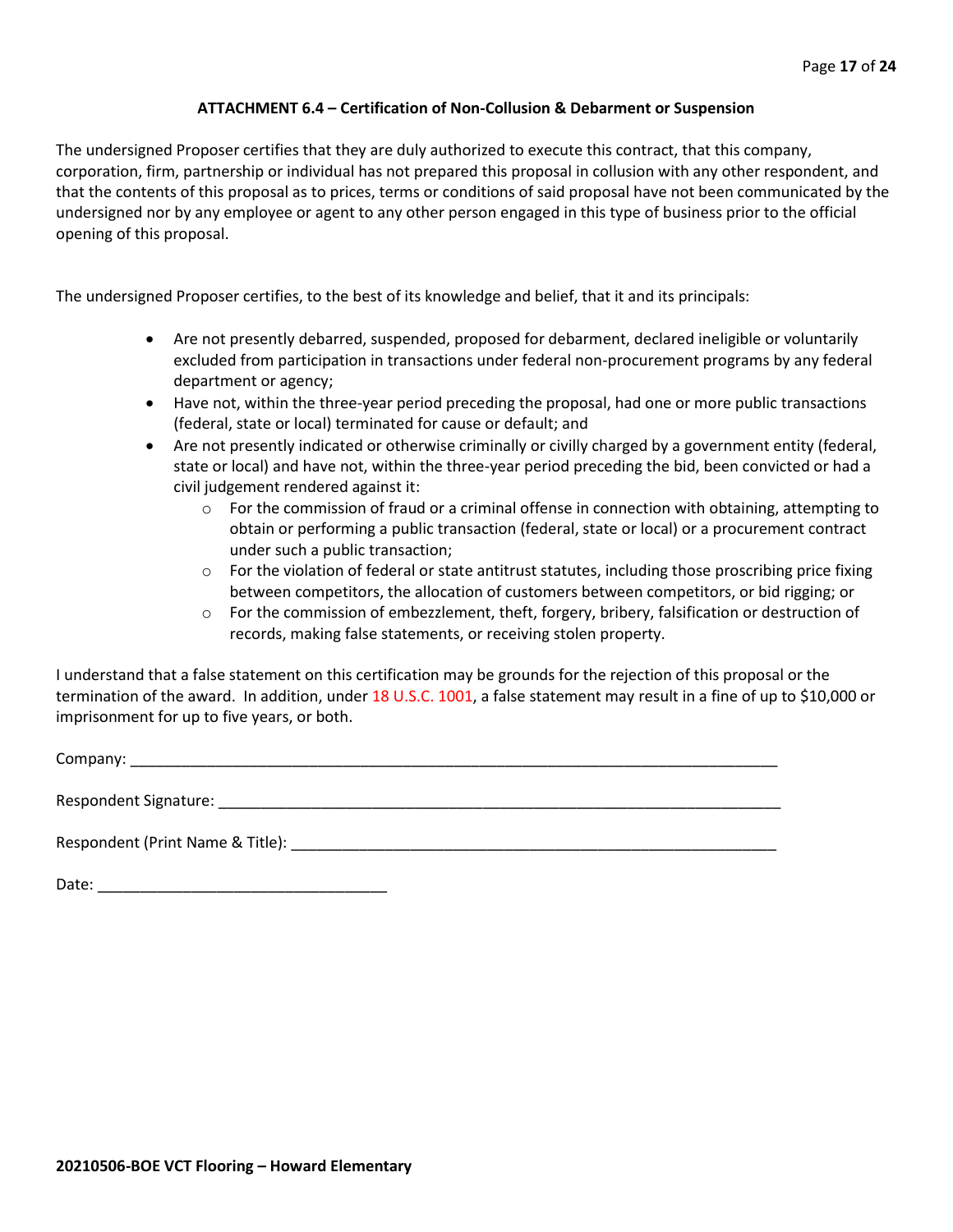## **ATTACHMENT 6.5 – Attestation Re Personnel**

## **ATTESTATION RE PERSONNEL USED IN CONTRACT PERFORMANCE**

| CONTRACTOR LEGAL ENTITY NAME:                                          |  |
|------------------------------------------------------------------------|--|
| FEDERAL EMPLOYER IDENTIFICATION NUMBER:<br>(or Social Security Number) |  |

**The Contractor, identified above, does hereby attest, certify, warrant and assure that the Contractor shall not knowingly utilize the services of an illegal immigrant in the performance of this Contract and shall not knowingly utilize the services of any subcontractor who will utilize the services of an illegal immigrant in the performance of this Contract, T.C.A. § 12-3-309.**

SIGNATURE & DATE:

*NOTICE: This attestation MUST be signed by an individual empowered to contractually bind the Contractor.*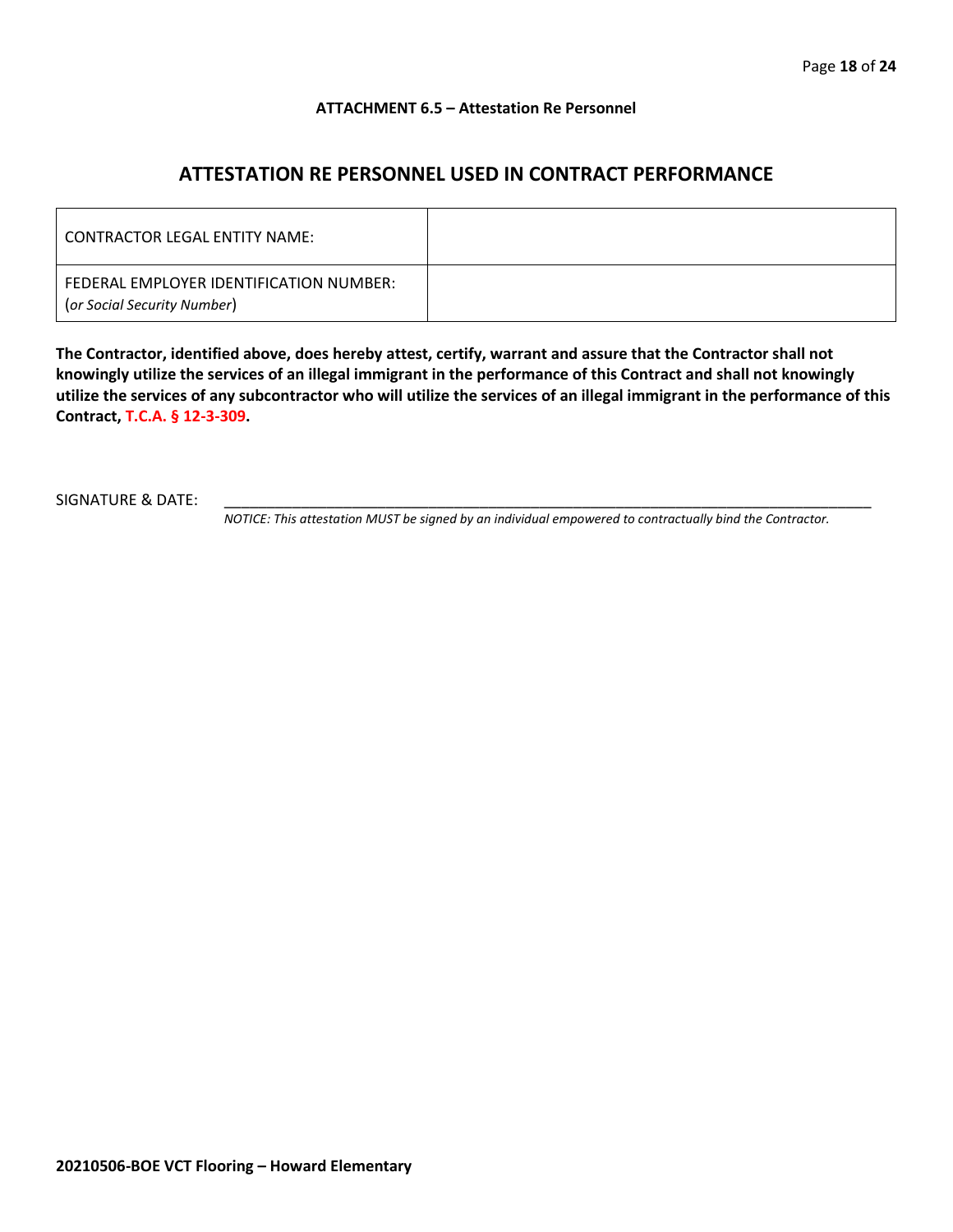## **ATTACHMENT 6.6 – Drug Free Workplace Affidavit**

The Sumner County Board of Education is committed to maintaining a safe and productive work environment for its employees and to providing high quality service to its citizens. The goal of this policy is for Sumner County Board of Education employees and contractors to remain, or become and remain, drug-free. Abuse and dependency on alcohol and/or drugs can seriously affect the health of employees, contractors and citizens, jeopardize personal safety, impact the safety of others and impair job performance.

STATE OF

**COUNTY OF** \_\_\_\_\_\_\_\_\_\_\_\_\_\_\_\_\_\_\_\_\_\_\_\_\_\_\_\_\_\_\_\_\_

The undersigned, principal officer of

an employer of five (5) or more employees contracting with Sumner County Board of Education to provide goods or services, hereby states under oath as follows:

- 1. The undersigned is a principal officer of (hereinafter referred to as the "Company") and is duly authorized to execute this Affidavit on behalf of the Company.
- 2. The Company submits this Affidavit pursuant to **T.C.A. § 50-9-113**, which requires each employer with no less than five (5) employees receiving pay who contracts with the state and any local government to provide contracted services to submit an affidavit stating that such employer has a drug-free workplace program that complies with Title 50, Chapter 9 of the *Tennessee Code Annotated*.
- 3. The Company is in compliance with **T.C.A. § 50-9-113** and all applicable Federal Laws, Rules and Regulations requiring a drug-free workplace program.

Further affiant saith not.

| <b>Principal Officer:</b> |  |
|---------------------------|--|
|                           |  |
| <b>STATE OF</b>           |  |

**COUNTY OF** \_\_\_\_\_\_\_\_\_\_\_\_\_\_\_\_\_\_\_\_\_\_\_\_\_\_\_\_\_\_\_\_\_\_

Before me personally appeared \_\_\_\_\_\_\_\_\_\_\_\_\_\_\_\_\_\_\_\_\_\_\_\_\_\_\_\_\_\_\_\_\_\_\_\_\_\_\_\_\_\_\_\_\_\_\_\_\_\_\_\_\_\_\_\_\_\_\_\_\_\_, with whom I am personally acquainted (or proved to me on the basis of satisfactory evidence) and who acknowledged that such person executed the foregoing affidavit for the purposes therein contained.

Witness my hand and seal at office this \_\_\_\_\_\_\_\_\_\_\_\_\_ day of \_\_\_\_\_\_\_\_\_\_\_\_\_\_\_\_\_\_\_\_, 20\_\_\_\_.

\_\_\_\_\_\_\_\_\_\_\_\_\_\_\_\_\_\_\_\_\_\_\_\_\_\_\_\_\_\_\_\_\_\_\_\_\_\_\_\_\_\_\_\_\_\_\_\_ Notary Public

My commission expires: \_\_\_\_\_\_\_\_\_\_\_\_\_\_\_\_\_\_\_\_\_\_\_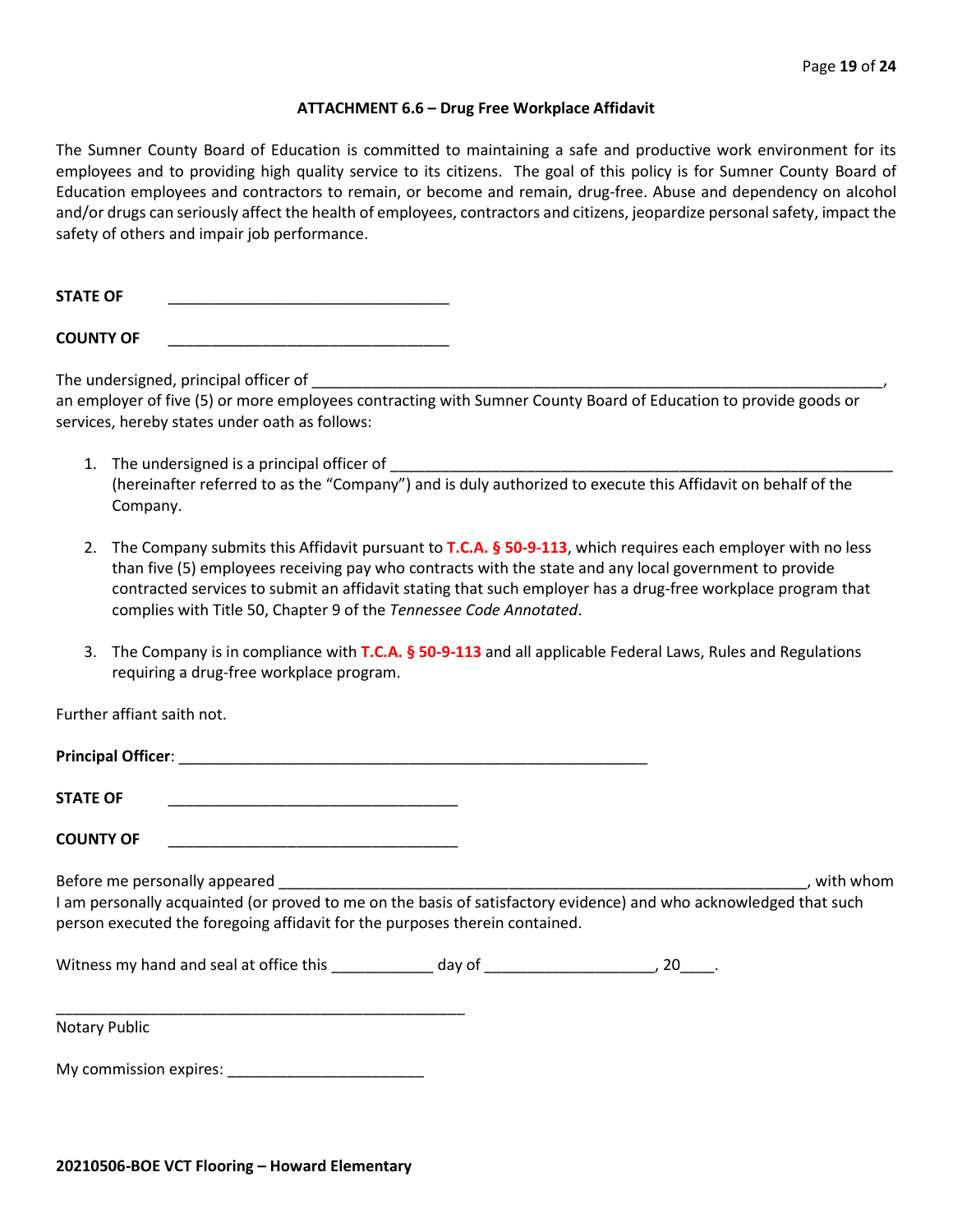## **ATTACHMENT 6.7 - W9**

|                                                                                                                                                                                                                                                                                                                                                                                                                                                                                                                                                                                    | <b>Request for Taxpayer</b><br><b>Identification Number and Certification</b><br>(Rev. December 2014)<br>Department of the Treasury<br>Internal Revenue Service<br>1 Name (as shown on your income tax return). Name is required on this line; do not leave this line blank.                                                                                                                                                                                                                                                           |                                                                                                                                                                                                                                                                                                                                                                                                                                                                                                                                                                                                                               |                                                                                                                                                                                                                                                                                                                                                                       |                            |    |  |                                       |  | Give Form to the<br>requester. Do not<br>send to the IRS.                                                                                                               |                                                   |  |  |  |  |  |
|------------------------------------------------------------------------------------------------------------------------------------------------------------------------------------------------------------------------------------------------------------------------------------------------------------------------------------------------------------------------------------------------------------------------------------------------------------------------------------------------------------------------------------------------------------------------------------|----------------------------------------------------------------------------------------------------------------------------------------------------------------------------------------------------------------------------------------------------------------------------------------------------------------------------------------------------------------------------------------------------------------------------------------------------------------------------------------------------------------------------------------|-------------------------------------------------------------------------------------------------------------------------------------------------------------------------------------------------------------------------------------------------------------------------------------------------------------------------------------------------------------------------------------------------------------------------------------------------------------------------------------------------------------------------------------------------------------------------------------------------------------------------------|-----------------------------------------------------------------------------------------------------------------------------------------------------------------------------------------------------------------------------------------------------------------------------------------------------------------------------------------------------------------------|----------------------------|----|--|---------------------------------------|--|-------------------------------------------------------------------------------------------------------------------------------------------------------------------------|---------------------------------------------------|--|--|--|--|--|
| N                                                                                                                                                                                                                                                                                                                                                                                                                                                                                                                                                                                  | 2 Business name/disregarded entity name, if different from above                                                                                                                                                                                                                                                                                                                                                                                                                                                                       |                                                                                                                                                                                                                                                                                                                                                                                                                                                                                                                                                                                                                               |                                                                                                                                                                                                                                                                                                                                                                       |                            |    |  |                                       |  |                                                                                                                                                                         |                                                   |  |  |  |  |  |
| page<br>Specific Instructions on<br>Print or type                                                                                                                                                                                                                                                                                                                                                                                                                                                                                                                                  | 3 Check appropriate box for federal tax classification; check only one of the following seven boxes:<br>S Corporation Partnership<br>C Corporation<br>Trust/estate<br>Individual/sole proprietor or<br>single-member LLC<br>Limited liability company. Enter the tax classification (C=C corporation, S=S corporation, P=partnership) ▶<br>Note. For a single-member LLC that is disregarded, do not check LLC; check the appropriate box in the line above for<br>the tax classification of the single-member owner.<br>code (if any) |                                                                                                                                                                                                                                                                                                                                                                                                                                                                                                                                                                                                                               |                                                                                                                                                                                                                                                                                                                                                                       |                            |    |  |                                       |  | 4 Exemptions (codes apply only to<br>certain entities, not individuals; see<br>instructions on page 3):<br>Exempt payee code (if any)<br>Exemption from FATCA reporting |                                                   |  |  |  |  |  |
| See                                                                                                                                                                                                                                                                                                                                                                                                                                                                                                                                                                                |                                                                                                                                                                                                                                                                                                                                                                                                                                                                                                                                        | Other (see instructions) ▶<br>5 Address (number, street, and apt. or suite no.)<br>Requester's name and address (optional)<br>6 City, state, and ZIP code                                                                                                                                                                                                                                                                                                                                                                                                                                                                     |                                                                                                                                                                                                                                                                                                                                                                       |                            |    |  |                                       |  |                                                                                                                                                                         | (Applies to accounts maintained outside the U.S.) |  |  |  |  |  |
|                                                                                                                                                                                                                                                                                                                                                                                                                                                                                                                                                                                    |                                                                                                                                                                                                                                                                                                                                                                                                                                                                                                                                        | 7 List account number(s) here (optional)                                                                                                                                                                                                                                                                                                                                                                                                                                                                                                                                                                                      |                                                                                                                                                                                                                                                                                                                                                                       |                            |    |  |                                       |  |                                                                                                                                                                         |                                                   |  |  |  |  |  |
| Part I                                                                                                                                                                                                                                                                                                                                                                                                                                                                                                                                                                             |                                                                                                                                                                                                                                                                                                                                                                                                                                                                                                                                        | <b>Taxpayer Identification Number (TIN)</b>                                                                                                                                                                                                                                                                                                                                                                                                                                                                                                                                                                                   |                                                                                                                                                                                                                                                                                                                                                                       |                            |    |  |                                       |  |                                                                                                                                                                         |                                                   |  |  |  |  |  |
|                                                                                                                                                                                                                                                                                                                                                                                                                                                                                                                                                                                    | TIN on page 3.                                                                                                                                                                                                                                                                                                                                                                                                                                                                                                                         | Enter your TIN in the appropriate box. The TIN provided must match the name given on line 1 to avoid<br>backup withholding. For individuals, this is generally your social security number (SSN). However, for a<br>resident alien, sole proprietor, or disregarded entity, see the Part I instructions on page 3. For other<br>entities, it is your employer identification number (EIN). If you do not have a number, see How to get a                                                                                                                                                                                      |                                                                                                                                                                                                                                                                                                                                                                       |                            | or |  | <b>Social security number</b>         |  |                                                                                                                                                                         |                                                   |  |  |  |  |  |
|                                                                                                                                                                                                                                                                                                                                                                                                                                                                                                                                                                                    |                                                                                                                                                                                                                                                                                                                                                                                                                                                                                                                                        | Note. If the account is in more than one name, see the instructions for line 1 and the chart on page 4 for                                                                                                                                                                                                                                                                                                                                                                                                                                                                                                                    |                                                                                                                                                                                                                                                                                                                                                                       |                            |    |  | <b>Employer identification number</b> |  |                                                                                                                                                                         |                                                   |  |  |  |  |  |
|                                                                                                                                                                                                                                                                                                                                                                                                                                                                                                                                                                                    | quidelines on whose number to enter.                                                                                                                                                                                                                                                                                                                                                                                                                                                                                                   |                                                                                                                                                                                                                                                                                                                                                                                                                                                                                                                                                                                                                               |                                                                                                                                                                                                                                                                                                                                                                       |                            |    |  | -                                     |  |                                                                                                                                                                         |                                                   |  |  |  |  |  |
| <b>Part II</b>                                                                                                                                                                                                                                                                                                                                                                                                                                                                                                                                                                     | Certification                                                                                                                                                                                                                                                                                                                                                                                                                                                                                                                          |                                                                                                                                                                                                                                                                                                                                                                                                                                                                                                                                                                                                                               |                                                                                                                                                                                                                                                                                                                                                                       |                            |    |  |                                       |  |                                                                                                                                                                         |                                                   |  |  |  |  |  |
|                                                                                                                                                                                                                                                                                                                                                                                                                                                                                                                                                                                    | Under penalties of perjury, I certify that:                                                                                                                                                                                                                                                                                                                                                                                                                                                                                            |                                                                                                                                                                                                                                                                                                                                                                                                                                                                                                                                                                                                                               |                                                                                                                                                                                                                                                                                                                                                                       |                            |    |  |                                       |  |                                                                                                                                                                         |                                                   |  |  |  |  |  |
|                                                                                                                                                                                                                                                                                                                                                                                                                                                                                                                                                                                    |                                                                                                                                                                                                                                                                                                                                                                                                                                                                                                                                        | 1. The number shown on this form is my correct taxpayer identification number (or I am waiting for a number to be issued to me); and<br>2. I am not subject to backup withholding because: (a) I am exempt from backup withholding, or (b) I have not been notified by the Internal Revenue<br>Service (IRS) that I am subject to backup withholding as a result of a failure to report all interest or dividends, or (c) the IRS has notified me that I am<br>no longer subject to backup withholding; and                                                                                                                   |                                                                                                                                                                                                                                                                                                                                                                       |                            |    |  |                                       |  |                                                                                                                                                                         |                                                   |  |  |  |  |  |
|                                                                                                                                                                                                                                                                                                                                                                                                                                                                                                                                                                                    |                                                                                                                                                                                                                                                                                                                                                                                                                                                                                                                                        | 3. I am a U.S. citizen or other U.S. person (defined below); and                                                                                                                                                                                                                                                                                                                                                                                                                                                                                                                                                              |                                                                                                                                                                                                                                                                                                                                                                       |                            |    |  |                                       |  |                                                                                                                                                                         |                                                   |  |  |  |  |  |
|                                                                                                                                                                                                                                                                                                                                                                                                                                                                                                                                                                                    |                                                                                                                                                                                                                                                                                                                                                                                                                                                                                                                                        | 4. The FATCA code(s) entered on this form (if any) indicating that I am exempt from FATCA reporting is correct.                                                                                                                                                                                                                                                                                                                                                                                                                                                                                                               |                                                                                                                                                                                                                                                                                                                                                                       |                            |    |  |                                       |  |                                                                                                                                                                         |                                                   |  |  |  |  |  |
|                                                                                                                                                                                                                                                                                                                                                                                                                                                                                                                                                                                    | instructions on page 3.                                                                                                                                                                                                                                                                                                                                                                                                                                                                                                                | Certification instructions. You must cross out item 2 above if you have been notified by the IRS that you are currently subject to backup withholding<br>because you have failed to report all interest and dividends on your tax return. For real estate transactions, item 2 does not apply. For mortgage<br>interest paid, acquisition or abandonment of secured property, cancellation of debt, contributions to an individual retirement arrangement (IRA), and<br>generally, payments other than interest and dividends, you are not required to sign the certification, but you must provide your correct TIN. See the |                                                                                                                                                                                                                                                                                                                                                                       |                            |    |  |                                       |  |                                                                                                                                                                         |                                                   |  |  |  |  |  |
| Sign<br>Here                                                                                                                                                                                                                                                                                                                                                                                                                                                                                                                                                                       | Signature of<br>U.S. person $\blacktriangleright$                                                                                                                                                                                                                                                                                                                                                                                                                                                                                      |                                                                                                                                                                                                                                                                                                                                                                                                                                                                                                                                                                                                                               |                                                                                                                                                                                                                                                                                                                                                                       | Date $\blacktriangleright$ |    |  |                                       |  |                                                                                                                                                                         |                                                   |  |  |  |  |  |
|                                                                                                                                                                                                                                                                                                                                                                                                                                                                                                                                                                                    | <b>General Instructions</b>                                                                                                                                                                                                                                                                                                                                                                                                                                                                                                            | Section references are to the Internal Revenue Code unless otherwise noted.                                                                                                                                                                                                                                                                                                                                                                                                                                                                                                                                                   | · Form 1098 (home mortgage interest), 1098-E (student loan interest), 1098-T<br>(tuition)                                                                                                                                                                                                                                                                             |                            |    |  |                                       |  |                                                                                                                                                                         |                                                   |  |  |  |  |  |
|                                                                                                                                                                                                                                                                                                                                                                                                                                                                                                                                                                                    |                                                                                                                                                                                                                                                                                                                                                                                                                                                                                                                                        | Future developments. Information about developments affecting Form W-9 (such                                                                                                                                                                                                                                                                                                                                                                                                                                                                                                                                                  | · Form 1099-C (canceled debt)                                                                                                                                                                                                                                                                                                                                         |                            |    |  |                                       |  |                                                                                                                                                                         |                                                   |  |  |  |  |  |
|                                                                                                                                                                                                                                                                                                                                                                                                                                                                                                                                                                                    |                                                                                                                                                                                                                                                                                                                                                                                                                                                                                                                                        | as legislation enacted after we release it) is at www.irs.gov/fw9.                                                                                                                                                                                                                                                                                                                                                                                                                                                                                                                                                            | · Form 1099-A (acquisition or abandonment of secured property)<br>Use Form W-9 only if you are a U.S. person (including a resident alien), to                                                                                                                                                                                                                         |                            |    |  |                                       |  |                                                                                                                                                                         |                                                   |  |  |  |  |  |
|                                                                                                                                                                                                                                                                                                                                                                                                                                                                                                                                                                                    | <b>Purpose of Form</b>                                                                                                                                                                                                                                                                                                                                                                                                                                                                                                                 | provide your correct TIN.                                                                                                                                                                                                                                                                                                                                                                                                                                                                                                                                                                                                     |                                                                                                                                                                                                                                                                                                                                                                       |                            |    |  |                                       |  |                                                                                                                                                                         |                                                   |  |  |  |  |  |
| An individual or entity (Form W-9 requester) who is required to file an information<br>return with the IRS must obtain your correct taxpayer identification number (TIN)<br>which may be your social security number (SSN), individual taxpayer identification<br>number (ITIN), adoption taxpayer identification number (ATIN), or employer<br>identification number (EIN), to report on an information return the amount paid to<br>you, or other amount reportable on an information return. Examples of information<br>returns include, but are not limited to, the following: |                                                                                                                                                                                                                                                                                                                                                                                                                                                                                                                                        |                                                                                                                                                                                                                                                                                                                                                                                                                                                                                                                                                                                                                               | If you do not return Form W-9 to the requester with a TIN, you might be subject<br>to backup withholding. See What is backup withholding? on page 2.<br>By signing the filled-out form, you:<br>1. Certify that the TIN you are giving is correct (or you are waiting for a number<br>to be issued).<br>2. Certify that you are not subject to backup withholding, or |                            |    |  |                                       |  |                                                                                                                                                                         |                                                   |  |  |  |  |  |
|                                                                                                                                                                                                                                                                                                                                                                                                                                                                                                                                                                                    | · Form 1099-INT (interest earned or paid)                                                                                                                                                                                                                                                                                                                                                                                                                                                                                              | 3. Claim exemption from backup withholding if you are a U.S. exempt payee. If                                                                                                                                                                                                                                                                                                                                                                                                                                                                                                                                                 |                                                                                                                                                                                                                                                                                                                                                                       |                            |    |  |                                       |  |                                                                                                                                                                         |                                                   |  |  |  |  |  |
|                                                                                                                                                                                                                                                                                                                                                                                                                                                                                                                                                                                    | . Form 1099-DIV (dividends, including those from stocks or mutual funds)                                                                                                                                                                                                                                                                                                                                                                                                                                                               | applicable, you are also certifying that as a U.S. person, your allocable share of<br>any partnership income from a U.S. trade or business is not subject to the                                                                                                                                                                                                                                                                                                                                                                                                                                                              |                                                                                                                                                                                                                                                                                                                                                                       |                            |    |  |                                       |  |                                                                                                                                                                         |                                                   |  |  |  |  |  |
| brokers)                                                                                                                                                                                                                                                                                                                                                                                                                                                                                                                                                                           | . Form 1099-MISC (various types of income, prizes, awards, or gross proceeds)<br>. Form 1099-B (stock or mutual fund sales and certain other transactions by                                                                                                                                                                                                                                                                                                                                                                           | withholding tax on foreign partners' share of effectively connected income, and<br>4. Certify that FATCA code(s) entered on this form (if any) indicating that you are<br>exempt from the FATCA reporting, is correct. See What is FATCA reporting? on                                                                                                                                                                                                                                                                                                                                                                        |                                                                                                                                                                                                                                                                                                                                                                       |                            |    |  |                                       |  |                                                                                                                                                                         |                                                   |  |  |  |  |  |
| page 2 for further information.<br>· Form 1099-S (proceeds from real estate transactions)<br>. Form 1099-K (merchant card and third party network transactions)                                                                                                                                                                                                                                                                                                                                                                                                                    |                                                                                                                                                                                                                                                                                                                                                                                                                                                                                                                                        |                                                                                                                                                                                                                                                                                                                                                                                                                                                                                                                                                                                                                               |                                                                                                                                                                                                                                                                                                                                                                       |                            |    |  |                                       |  |                                                                                                                                                                         |                                                   |  |  |  |  |  |

Cat. No. 10231X

Form **W-9** (Rev. 12-2014)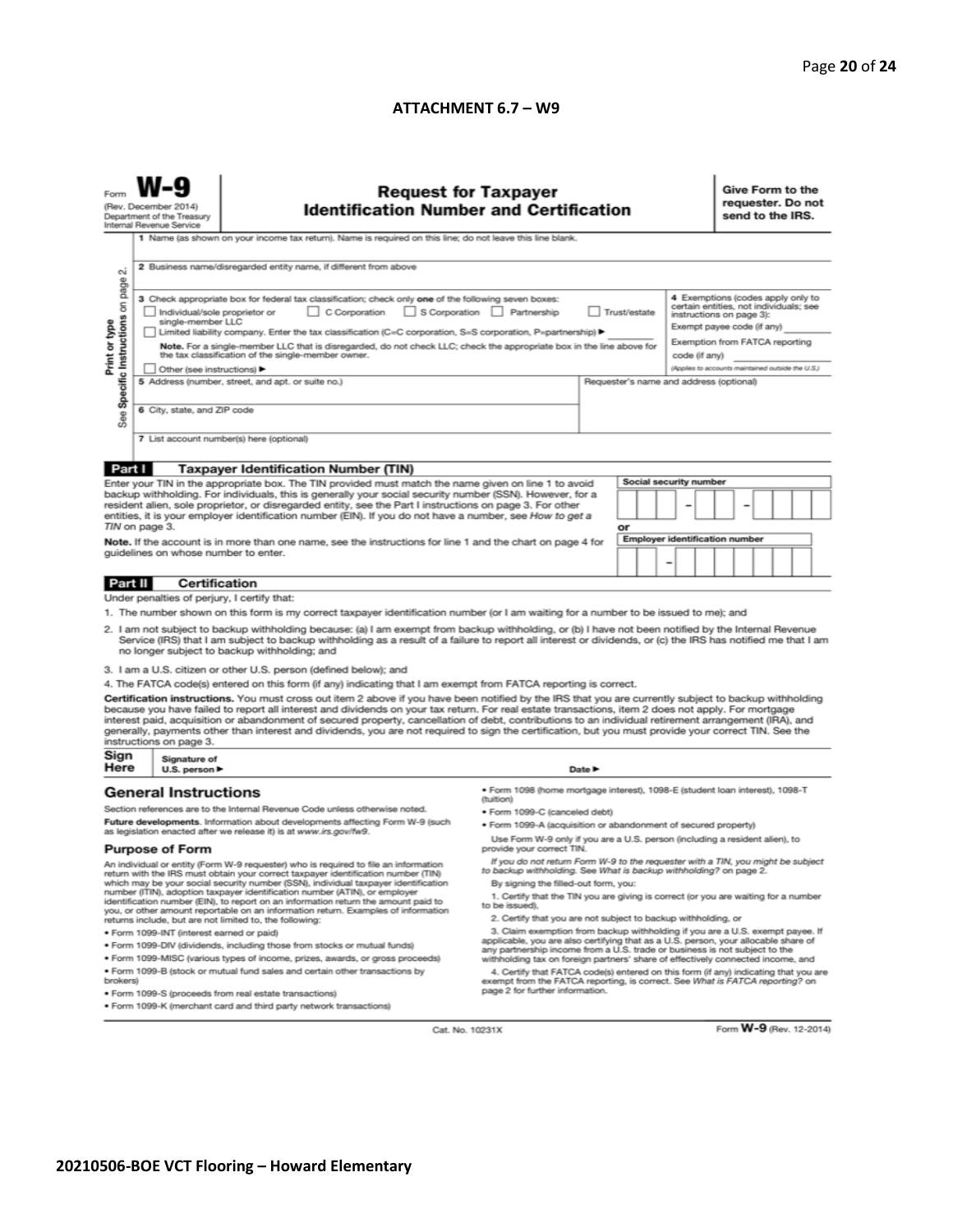## **ATTACHMENT 6.8 – Standard Terms & Conditions SUMNER COUNTY BOARD OF EDUCATION (SCS)**

### **1. PREPARATION AND SUBMISSION OF BID.**

- **a.** Failure to examine any drawings**,** specifications, or instructions will be at the proposer's risk. Any deviation from the stated terms, conditions and specifications must be coordinated with and approved in writing by the SCS Purchasing Supervisor.
- **b.** RFP/ITB SUBMITTAL / SIGNATURE: Proposal shall give the full name and business address of the bidder. If the proposer is a corporation, the name shall be stated as it is in the corporate charter. Proposals must be signed in ink by the proposer's authorized agent. Unsigned proposals will be rejected. Proposals are to be sealed and the outside of the envelope is to reference the RFP/ITB number. The person signing the proposal must show their title, and if requested by the institution, must furnish satisfactory proof of his or her authority to bind his or her company in contract. Proposer understands that by submitting a proposal with an authorized signature, it shall constitute an offer to SCS. Proposals must be typewritten or in ink; otherwise they may not be considered. Purchase orders will be issued to the firm name appearing on the W9. Electronic submissions via email, fax, etc. shall not be accepted.
- **c.** SCS is not responsible for any costs incurred by any vendor pursuant to the RFP/ITB. The vendor shall be responsible for all costs incurred in connection with the preparation and submission of its proposal.
- **d.** All proposers must be in compliance with T.C.A. § 62-6-119 at the time of proposal submission and provide evidence of compliance with the applicable provisions of the chapter before such proposal may be considered.
- **e.** Proposals are to be received in the location designated in the RFP/ITB no later than the specified date and time. Late submissions will NOT be opened or considered.
- **f.** No erasures permitted. Errors may be crossed out and corrections printed in ink or typewritten adjacent to error and must be initialed in ink by person signing the proposal.
- **g.** Specifications: Reference to available specifications shall be sufficient to make the terms of the specifications binding on the proposer. The use of the name of a manufacturer, or any special brand or make in describing an item does not restrict the proposer to that manufacturer or specific article, unless specifically stated. Comparable products of other manufacturers will be considered if proof of compatibility is contained in the proposal. Proposers are required to notify SCSs Purchasing Supervisor whenever specifications/procedures are not perceived to be fair and open. The articles on which the proposal is submitted must be equal or superior to that specified. Informative and Descriptive Literature: The proposer must show brand or trade names of the articles proposed, when applicable. It shall be the responsibility of the proposer, including proposer's whose product is referenced, to furnish with the proposer such specifications, catalog pages, brochures or other data as will provide an adequate basis for determining the quality and functional capabilities of the product offered. Failure to provide this data may be considered valid justification for rejection of proposer.
- **h.** Samples: Samples of items when called for, must be furnished free of expense, and if not destroyed will, upon proposer's request within ten (10) days of RFP/ITB opening, be returned at the proposer's expense. Each sample must be labeled with the proposer's name, manufacturer's brand name and number, RFP/ITB number and item reference.
- **i.** Time of Performance: The number of calendar days in which delivery is to be made after receipt of order shall be stated in the RFP/ITB and may be a factor in making an award, price notwithstanding. If no delivery time is stated in the bid, bidder agrees that delivery is to be made within two weeks (10 business days) of order.
- **j.** Transportation and delivery charges should be included in the price and be fully prepaid by the vendor to the destination specified in the RFP/ITB. Proposal prices shall include delivery of all items F.O.B. destination.
- **k.** New materials and supplies must be delivered unless otherwise specifically stated in the RFP/ITB.
- **l.** Alternate/multiple bids will not be considered unless specifically called for in the RFP/ITB.
- **m.** Only proposals submitted on RFP/ITB forms furnished by SCS will be considered.
- n. By signing this RFP/ITB where indicated, the proposer agrees to strictly abide by all applicable local, state and federal statutes and regulations. The proposer further certifies that this proposer is made without collusion or fraud.
- **o.** Error in Proposal. In case of error in the extension of prices in the proposal, the unit price will govern. Late submissions will NOT be opened or considered. Proposers are cautioned to verify their proposals before submission, as amendments received after the RFP/ITB deadline will not be considered. No proposals shall be altered, amended or withdrawn after opening. After proposal opening, a proposer may withdraw a proposal only when there is obvious clerical error such as a misplaced decimal point, or when enforcement of the proposal would impose unconscionable hardship due to an error in the proposal resulting in a quotation substantially below the other proposals received. Proposal withdrawals will be considered only upon written request of the proposer.
- **2. OPEN RECORDS.** In order to comply with the provisions of the Tennessee Open Records Act, all proposals will be publicly opened and are subject to public inspection after the award upon written request. Proposers may be present at RFP/ITB opening. Summary information will be posted the SCS website, www.sumnerschools.org under the Invitation to Bid link.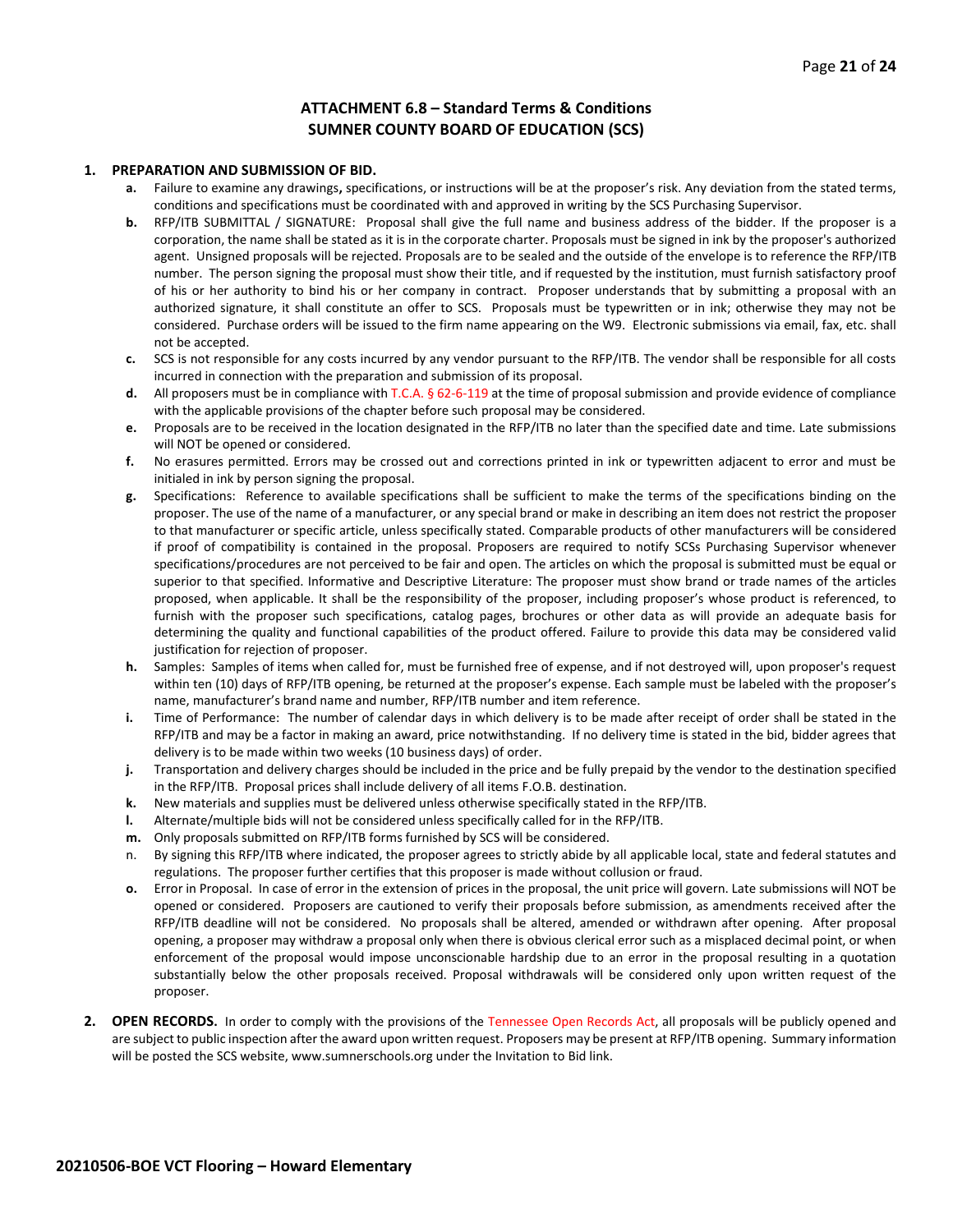- **3. ACCEPTANCE AND AWARD.** SCS reserves the right to reject any and all proposals and to waive any informality in proposals and, unless otherwise specified by the proposer to accept any item in the proposal. Action to reject all proposals shall be taken for unreasonably high prices, errors in the proposal documents, cessation of need, unavailability of funds, or any other reason approved by SCS.
	- a. Contracts and purchases will be made with the lowest, responsive, responsible, qualified proposer. The quality of the articles to be supplied, their conformity with the specifications, their suitability to the requirements of the Institution, cash discount offered, and the delivery terms will be taken into consideration.
	- b. Any deviation from these stated terms, specifications and conditions must be coordinated with and approved in writing by the Purchasing Supervisor.
	- c. Prices quoted on the response (if any) are to be considered firm and binding until the said equipment, supplies or services are in the possession of SCS.
	- d. SCS reserves the right to order more or less than the quantity listed in the proposal.
	- e. If a proposer fails to state a time within which a proposal must be accepted, it is understood and agreed that SCS shall have ninety (90) days to accept.
	- f. No purchase or contract is authorized or valid until the issuance of a SCS purchase order in accordance with SCS policy. No SCS employee is authorized to purchase equipment, supplies or services prior to the issuance of such a purchase order.
	- g. The contract may not be assigned without written SCS consent.
	- h. If the appropriate space is marked on the RFP/ITB, other Institutions (such as State, Local and/or Public Agencies) may purchase off the contract during the same period as SCS.
	- i. The awarded proposer will be required to post a performance and payment bond in the amount of 25% of the contract price if it exceeds \$100,000 as stated by T.C.A. §12-4-201.
	- j. If the project cost is in excess of \$25,000 a performance bond must be secured by the requesting part in an amount equal to the market improvement value.
	- k. By submission of this bid and signature thereof, the Bidder acknowledges compliance with the provisions of Public Chapter No. 587 / Senate Bill No. 2048 (Employee Background Check). The Bidder further agrees to submit a formal certification thereof prior to commencing work.
- **4. PAYMENT**. Payment terms must be specified in the proposal, including any discounts for early payment. Partial payments will not be approved unless justification for such payment can be shown. Terms will be NET 30 days. Payment will not be made until the conditions and specifications of the RFP/ITB are inspected and approved as conforming by persons appointed by SCS.
- **5. DEFAULT OF SELECTED VENDOR.** In case of vendor default, SCS may procure the articles or services from other sources and hold the defaulting vendor responsible for any resulting cost. If the awarded vendor violates any terms of their response, the contract, SCS policy or any law, they may be disqualified from proposing for a period of two years for minor violations or longer for major violations. Proposals from disqualified proposers will not be accepted during the period of disqualification.
- **6. INSPECTION OF PURCHASES.** Articles received which are not equivalent will not be accepted and will be picked up by the vendor or returned to vendor, shipping charges collect. SCS shall have a reasonable period in which to inspect and accept or reject materials without liability. If necessity requires SCS to use nonconforming materials, an appropriate reduction in payment may be made.
- **7. TAXES.** SCS is tax exempt; do not include taxes in quotation. Vendors making improvements or additions to or performing repair work on real property for SCS are liable for any applicable sales or use tax on tangible personal property used in connection with the contract or furnished to vendors by the state for use under the contract.
- **8. NONDISCRIMINATION.** SCS is an equal opportunity employer. SCS and bidder agree to comply with Titles VI and VII of the Civil Rights Act of 1964, Title IX of the Education Amendments of 1972, Section 504 of the Rehabilitation Act of 1973, Executive Order 11,246, the Americans with Disabilities Act of 1990, if applicable, and the related regulations to each. Each party assures that it will not discriminate against any individual including, but not limited to employees or applicants for employment and/or students, because of race, religion, creed, color, sex, age, disability, veteran status or national origin. In the event that any claims should arise with regards to violations of any such local, state or federal law, statues, rule or regulations, the vendor will indemnify and hold SCS harmless for any damages, including court costs or attorney fees, which might be incurred.
- **9. PROHIBITIONS/NO VENDOR CONTRACT FORM.** Acceptance of gifts from vendors is prohibited. T.C.A. §12-4-106. The contract documents for purchase under this RFP/ITB shall consist of the successful proposer's bid and SCSs purchase order. The proposer may request exceptions to terms and conditions and/or request SCS to accept other terms and conditions by means of subsequent documents such as invoices, warranty agreements, license agreements, etc. All subsequent documents shall be open to revision for impermissible language. SCS reserves the right to render the proposal unresponsive and subject the proposal to rejection if successful terms cannot be negotiated.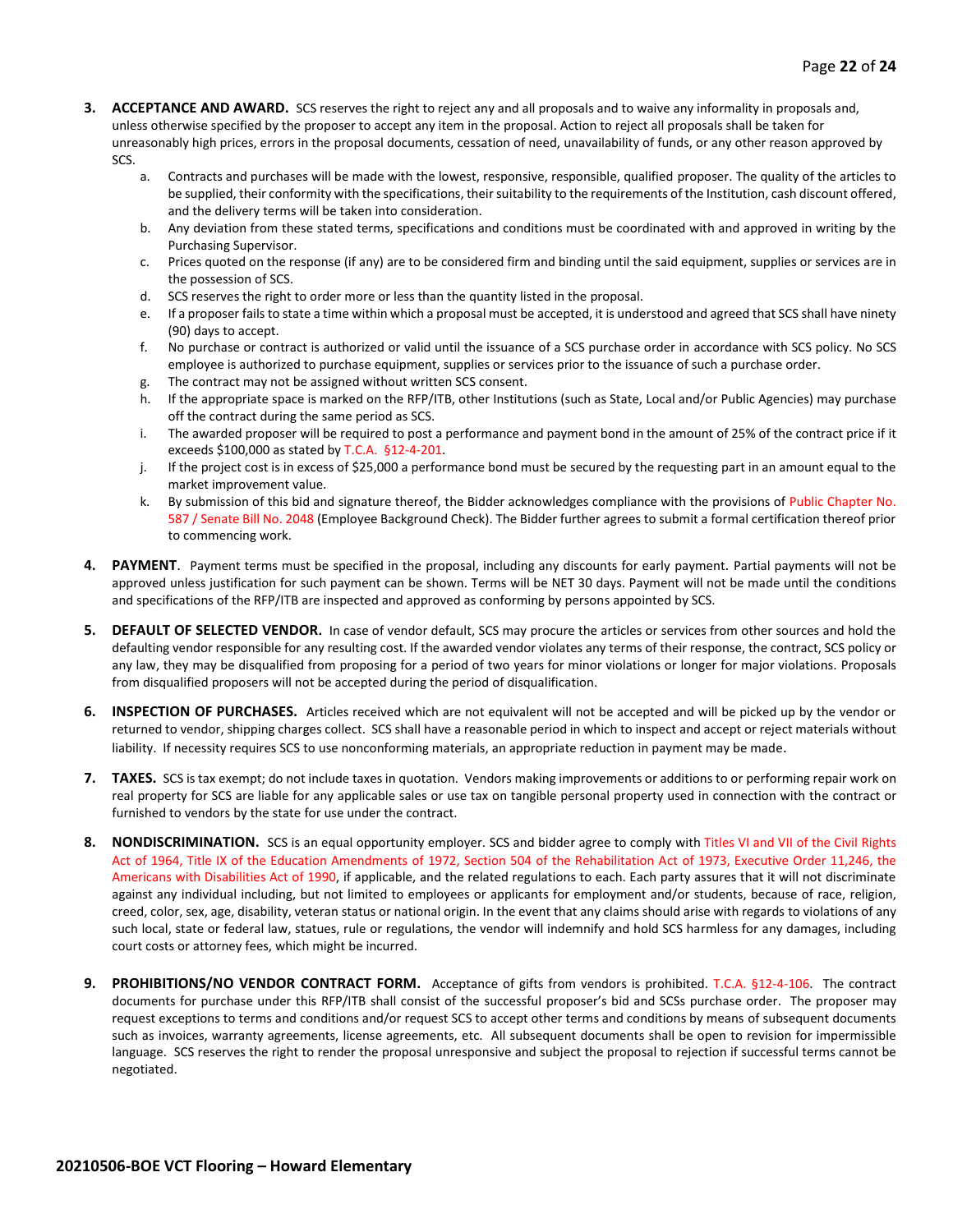- **10. PROHIBITION ON HIRING ILLEGAL IMMIGRANTS.** Tennessee Public Chapter No. 878 of 2006, T.C.A. §12-3-309, requires that Contractor attest in writing that Contractor will not knowingly utilize the services of illegal immigrants in the performance of this Contract and will not knowingly utilize the services of any subcontractor, if permitted under this Contract, who will utilize the services of illegal immigrants in the performance of this Contract. The attestation shall be made on the form, Attestation re Personnel Used in Contract Performance ("the Attestation"), which is attached and hereby incorporated by this reference.
- **11. SALES AND USE TAX.** Before the Purchase Order/Contract resulting from this RFP/ITB is signed, the apparent successful proposer must be registered with the Department of Revenue for the collection of Tennessee sales and use tax as required by T.C.A. §12-3-306.
- **12. ASSIGNMENT.** Neither the vendor nor SCS may assign this agreement without prior written consent of the other party.
- **13. LIABILITIES.** The vendor shall indemnify SCS against liability for any suits, actions or claims of any character arising from or relating to the performance under this agreement by the vendor or its subcontractors. SCS has no obligation for the payment of any judgement or the settlement of any claim made against the vendor or its subcontractors as a result of obligations under this contract.
- **14. APPLICABLE LAW.** Any contract shall be interpreted under the laws and statutes of the State of Tennessee. SCS does not enter into contracts which provide for mediation or arbitration. Any action arising from any contract made from this RFP/ITB shall be brought in the state courts in Sumner County, TN or in the United States Federal District Court for the Middle District of Tennessee.

Additionally, it is a violation of state statutes to purchase materials, supplies, services or any other item from a vendor that is a commissioner, official, employee or board member that has any financial or beneficial interest in such transaction, T.C.A. §12-4-101.

- **15. FUNDS**. The Proposer understands and accepts the non-appropriation of funds provision of SCS.
- **16. DATA PRIVACY AND SECURITY**. Personal Information (PI) includes but is not limited to that information protected by HIPAA, the HITECH Act, FERPA, or Gramm-Leach-Bliley) or such information which would allow a third party to gain access to the personal, medical or financial records of any of any party. Vendor represents and warrants that its collection, access, use, storage, disposal and disclosure of PI complies with all applicable federal and state privacy and data protection laws. Vendor represents and warrants that Vendor will maintain compliance with the SSAE 16 standard, and shall undertake any audits and risk assessments Vendor deems necessary to maintain compliance with SSAE16. If PI provided by SCS to Vendor is subject to FERPA. Vendor agrees that in its handling of FERPA data it will perform as a school official as that term is defined by FERPA regulations. Vendor acknowledges that its improper disclosure or redisclosure of PI covered by FERPA may, under certain circumstances, result in Vendor's exclusion from eligibility to contract with SCS for at least five (5) years. Vendor shall provide SCS with the name and contact information for an employee of Vendor who shall serve as SCS's primary security contact and shall be available to assist Customer twenty-four (24) hours per day, seven (7) days per week as a contact in resolving obligations associated with any security incident in which it is reasonably suspected that there has been a breach of information security. Vendor shall immediately mitigate or resolve any Security Incident, at Vendor's expense and in accordance with applicable privacy rights, laws, regulations and standards. Vendor shall reimburse SCS for actual costs incurred by SCS in responding to, and mitigating damages caused by, any Security Incident, including all costs of notice and/or remediation incurred under applicable law as a result of the Security Incident.
- **17. IRAN DIVESTMENT ACT.** By submission of this proposal, each proposer and each person signing on behalf of any proposer certified, and in the case of a joint proposal, each party thereto certifies as to its own organization, under penalty of perjury, that to the best of its knowledge and belief that each proposer is not on the list created pursuant to T.C.A. §12-12-106.
- **18. COMPLIANCE WITH CONDUCT STANDARDS**. Contractors shall be fully responsible for the conduct of its employees, subcontractors, representatives and agents. Loud or offensive music, language or behavior is unacceptable. Tobacco use of any type and vaping is prohibited on SCS property. Contact or interaction with staff or students is not allowed excepted between designated representatives of SCS and Contractor.